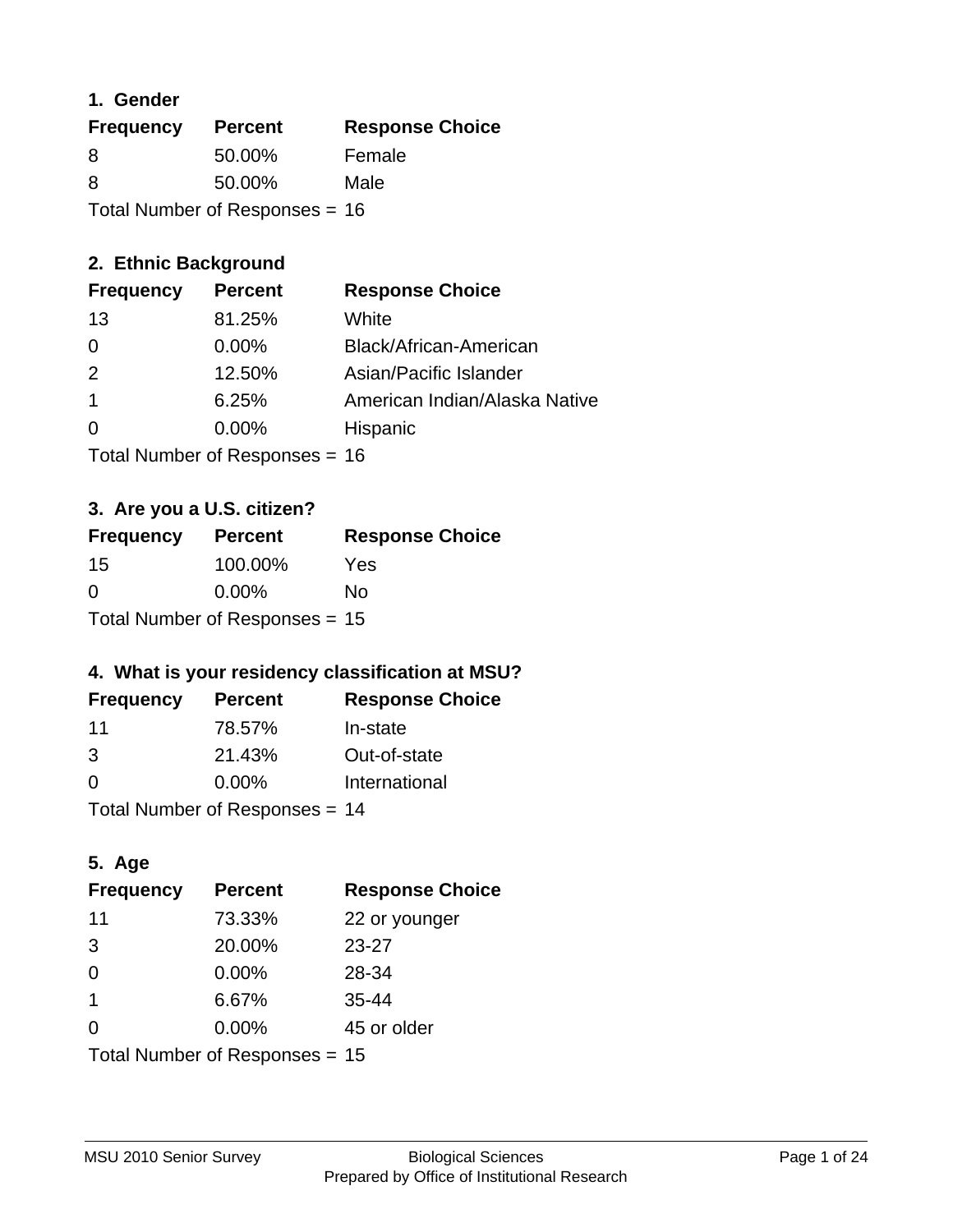**6. Has either of your parents received a bachelor's degree?**

| <b>Frequency</b>                 | <b>Percent</b> | <b>Response Choice</b> |
|----------------------------------|----------------|------------------------|
| 8                                | 53.33%         | Yes                    |
| -7                               | 46.67%         | No                     |
| Total Number of Responses = $15$ |                |                        |

### **7. Has either of your parents received a degree from Murray State?**

| <b>Frequency</b> | <b>Percent</b>               | <b>Response Choice</b> |
|------------------|------------------------------|------------------------|
| $\Omega$         | $0.00\%$                     | Yes                    |
| 15               | 100.00%                      | No                     |
|                  | $\tau$ . The state of $\sim$ |                        |

Total Number of Responses = 15

### **8. What was your original entry status to MSU?**

| <b>Frequency</b>                 | <b>Percent</b> | <b>Response Choice</b>                           |
|----------------------------------|----------------|--------------------------------------------------|
| 13                               | 86.67%         | Freshman                                         |
| 2                                | 13.33%         | Transfer from community college/technical school |
| $\Omega$                         | $0.00\%$       | Transfer from 4-yr institution                   |
| $Total Number of Doononoog = 4F$ |                |                                                  |

Total Number of Responses = 15

#### **9. If transfer student, how many credits were transferred?**

| <b>Frequency</b>          | <b>Percent</b> | <b>Response Choice</b> |
|---------------------------|----------------|------------------------|
| 0                         | $0.00\%$       | 12 or fewer            |
| -0                        | $0.00\%$       | $13 - 30$              |
| $\Omega$                  | 0.00%          | $31 - 60$              |
| $\mathcal{P}$             | 100.00%        | Over <sub>60</sub>     |
| Total Number of Deepensee |                |                        |

Total Number of Responses = 2

# **10. If transfer student, approximately what percent of your University Studies (general education) classes did you take at Murray State?**

| <b>Frequency</b>                | <b>Percent</b> | <b>Response Choice</b> |
|---------------------------------|----------------|------------------------|
| $\mathcal{P}$                   | 100.00%        | Under 25%              |
| $\Omega$                        | $0.00\%$       | 25-49%                 |
| $\Omega$                        | $0.00\%$       | 50-74%                 |
| $\Omega$                        | 0.00%          | 75-100%                |
| Total Number of Responses $= 2$ |                |                        |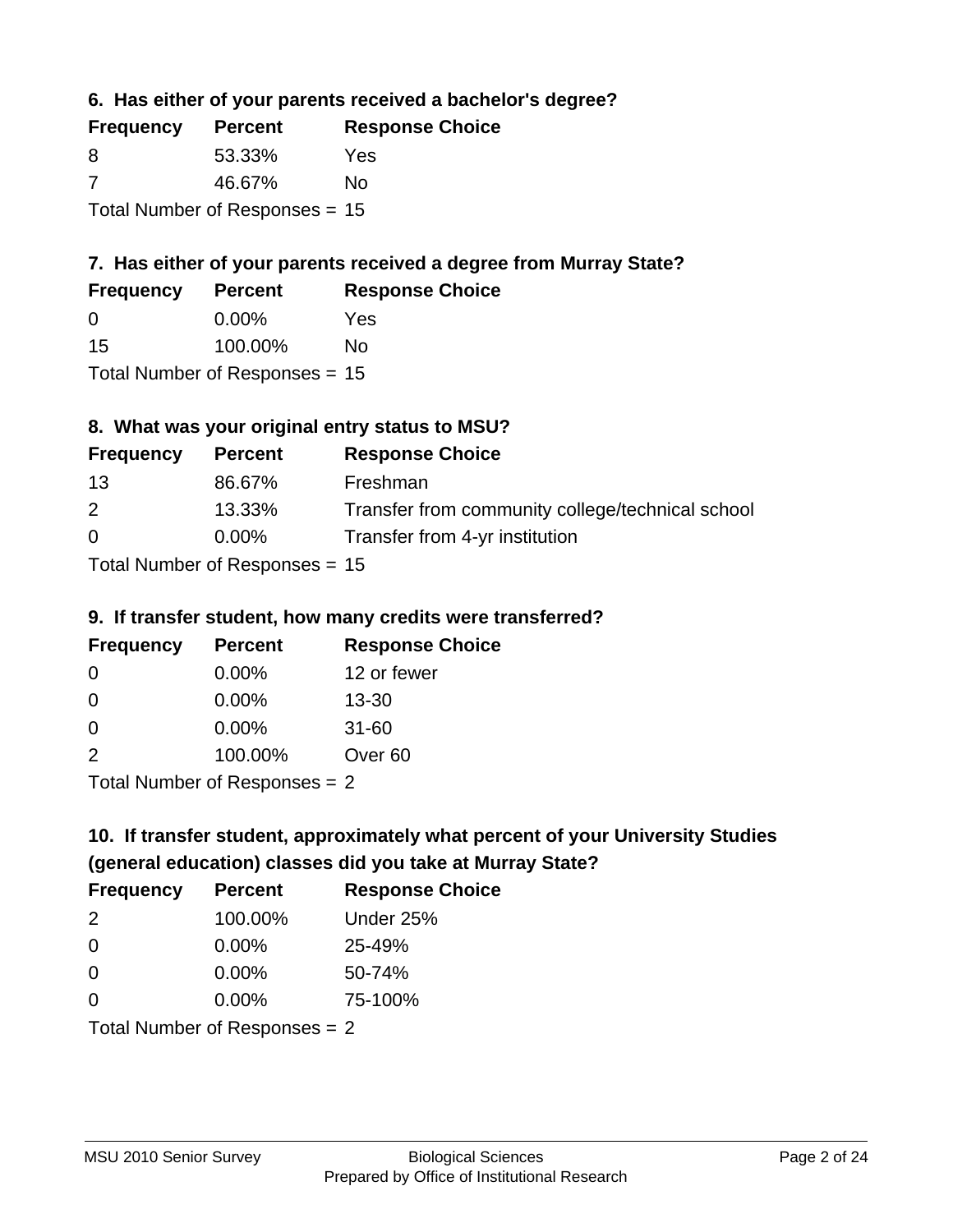#### **11. What has been your attendance status at MSU?**

| <b>Frequency</b>               | <b>Percent</b> | <b>Response Choice</b>     |
|--------------------------------|----------------|----------------------------|
| 15                             | 100.00%        | <b>Primarily full-time</b> |
| 0                              | $0.00\%$       | <b>Primarily part-time</b> |
| Total Number of Responses = 15 |                |                            |

### **12. In which Residential College are you a member?**

| <b>Frequency</b> | <b>Percent</b> | <b>Response Choice</b>            |
|------------------|----------------|-----------------------------------|
| 1                | 6.67%          | Do not know                       |
| 0                | 0.00%          | <b>Clark College</b>              |
| $\mathcal{P}$    | 13.33%         | <b>Elizabeth College</b>          |
| $\mathcal{P}$    | 13.33%         | <b>Franklin-Springer Colleges</b> |
| 2                | 13.33%         | <b>Hart College</b>               |
| 1                | 6.67%          | <b>Hester College</b>             |
| 3                | 20.00%         | <b>Regents College</b>            |
|                  | 6.67%          | <b>Richmond College</b>           |
|                  | 20.00%         | <b>White College</b>              |
|                  |                |                                   |

Total Number of Responses = 15

### **13. Have you ever received any type of Financial Aid while at MSU? (Scholarships, grants, work-study, etc.)**

| <b>Frequency</b> | <b>Percent</b>             | <b>Response Choice</b> |
|------------------|----------------------------|------------------------|
| 14               | 93.33%                     | Yes                    |
| -1               | 6.67%                      | No                     |
|                  | Tatal Number of Desperance |                        |

Total Number of Responses = 15

### **14. What degree are you seeking at this time?**

| <b>Frequency</b> | <b>Percent</b>                   | <b>Response Choice</b> |
|------------------|----------------------------------|------------------------|
| 0                | $0.00\%$                         | Associate              |
| 15               | 100.00%                          | <b>Baccalaureate</b>   |
|                  | Total Number of Responses = $15$ |                        |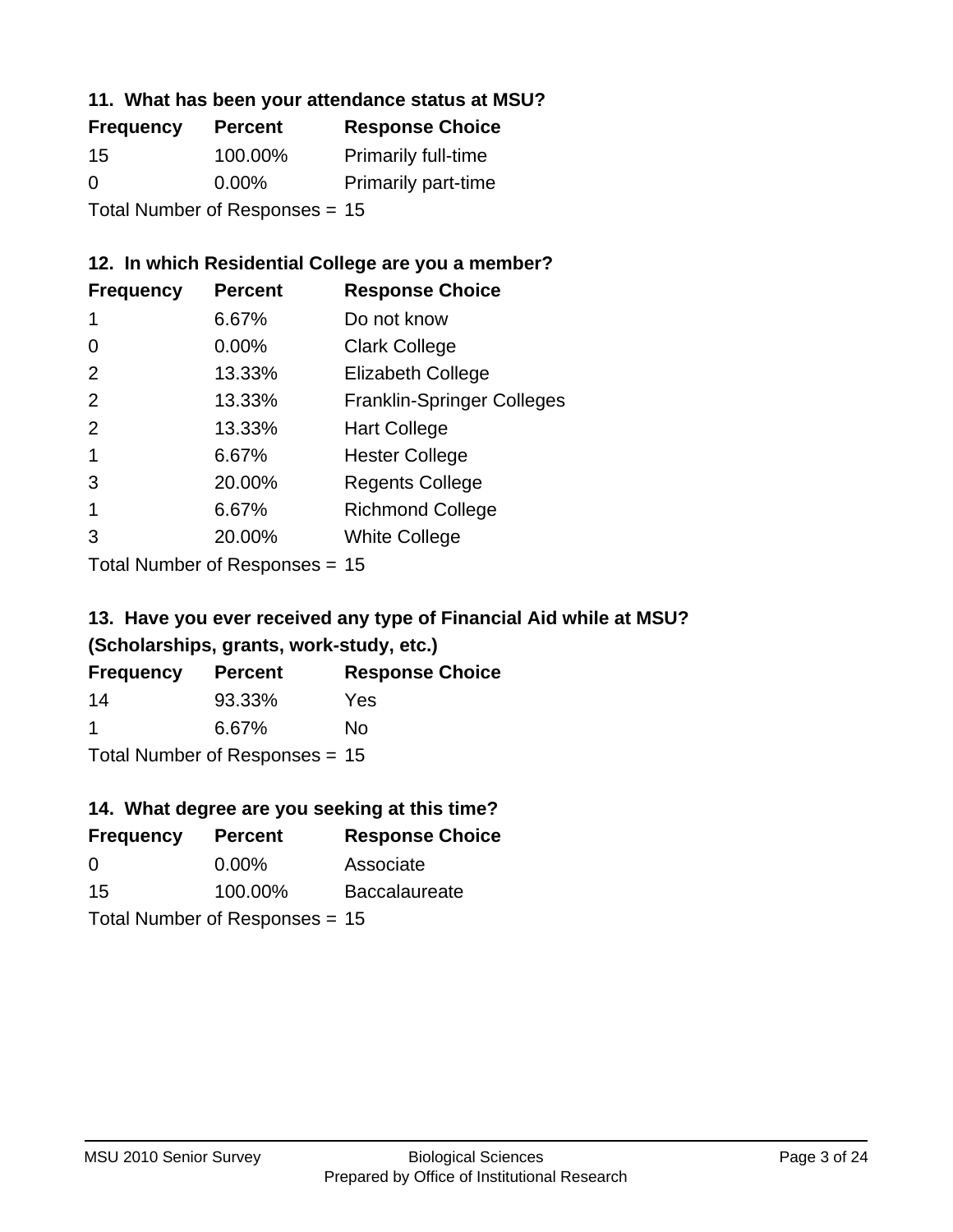**15. How many years will it take you to complete your degree from the point of your initial enrollment in college (including any time at a previous institution)?**

| <b>Frequency</b> | <b>Percent</b> | <b>Response Choice</b> |
|------------------|----------------|------------------------|
| $\Omega$         | 0.00%          | Two                    |
| $\Omega$         | 0.00%          | <b>Three</b>           |
| 11               | 73.33%         | Four                   |
| 3                | 20.00%         | Five                   |
| 0                | 0.00%          | <b>Six</b>             |
|                  | 6.67%          | More than six          |
|                  |                |                        |

Total Number of Responses = 15

#### **16. In what range does your grade point average fall?**

| <b>Frequency</b> | <b>Percent</b>               | <b>Response Choice</b> |
|------------------|------------------------------|------------------------|
|                  | 6.67%                        | $2.00 - 2.50$          |
| 0                | 0.00%                        | $2.51 - 3.00$          |
| -8               | 53.33%                       | $3.01 - 3.50$          |
| 6                | 40.00%                       | $3.51 - 4.00$          |
|                  | $\tau$ . The state of $\sim$ |                        |

Total Number of Responses = 15

### **They are used to sort the data, and do not appear in this table Questions 17 and 18 relate to department and program information.**

#### **19. For what purpose did you enroll at MSU?**

| <b>Frequency</b>               | <b>Percent</b> | <b>Response Choice</b>                    |
|--------------------------------|----------------|-------------------------------------------|
| 0                              | $0.00\%$       | To receive an associate degree            |
| 15                             | 100.00%        | To receive a baccalaureate degree         |
| 0                              | $0.00\%$       | To take a few job related courses         |
| $\Omega$                       | $0.00\%$       | To transfer to another college/university |
| Total Number of Responses - 15 |                |                                           |

Total Number of Responses = 15

# **20. What is the highest degree you eventually hope to receive?**

| <b>Frequency</b> | <b>Percent</b>            | <b>Response Choice</b> |
|------------------|---------------------------|------------------------|
| 0                | $0.00\%$                  | Associate              |
| 3                | 20.00%                    | <b>Baccalaureate</b>   |
| 3                | 20.00%                    | Graduate               |
| 9                | 60.00%                    | Professional           |
|                  | Total Number of Despanses |                        |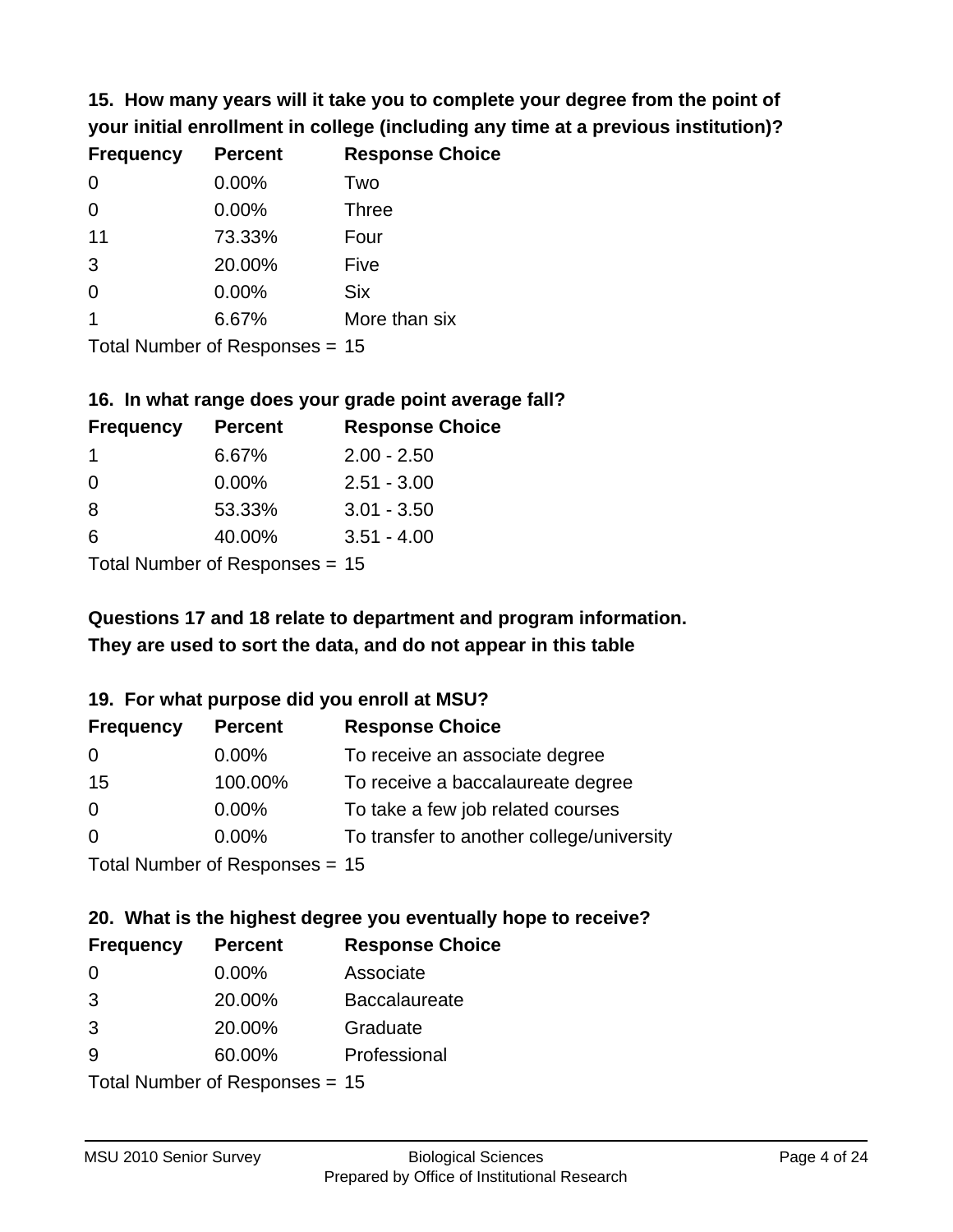#### **21. Which best describes your situation?**

| <b>Frequency</b> | <b>Percent</b> | <b>Response Choice</b>               |
|------------------|----------------|--------------------------------------|
| 12               | 80.00%         | Did not change major/area            |
| $\Omega$         | $0.00\%$       | Did not initially declare major/area |
| 3                | 20.00%         | Changed major/area                   |
|                  |                |                                      |

Total Number of Responses = 15

### **22. While school was in session during the past year, how many hours per week, on average, did you work for pay?**

| <b>Frequency</b> | <b>Percent</b> | <b>Response Choice</b> |
|------------------|----------------|------------------------|
| 3                | 20.00%         | Did not work           |
| 8                | 53.33%         | Worked 1-10 hrs        |
| 3                | 20.00%         | Worked 11-20 hrs       |
| $\overline{1}$   | 6.67%          | Worked 21-30 hrs       |
| $\Omega$         | 0.00%          | Worked 31-40 hrs       |
| 0                | 0.00%          | Worked over 40 hrs     |
|                  |                |                        |

Total Number of Responses = 15

#### **23. For the most part, were classes offered at times convenient to you?**

| <b>Frequency</b> | <b>Percent</b>                 | <b>Response Choice</b> |
|------------------|--------------------------------|------------------------|
| 12               | 80.00%                         | <b>Yes</b>             |
| 3                | 20.00%                         | No.                    |
|                  | Total Number of Responses = 15 |                        |

#### **24. If no, what time would you have preferred?**

| <b>Frequency</b>                | <b>Percent</b> | <b>Response Choice</b> |
|---------------------------------|----------------|------------------------|
| -1                              | 33.33%         | Late afternoon         |
| $\Omega$                        | $0.00\%$       | Evening                |
| $\Omega$                        | 0.00%          | Weekend                |
| 2                               | 66.67%         | During the day         |
| Total Number of Responses = $3$ |                |                        |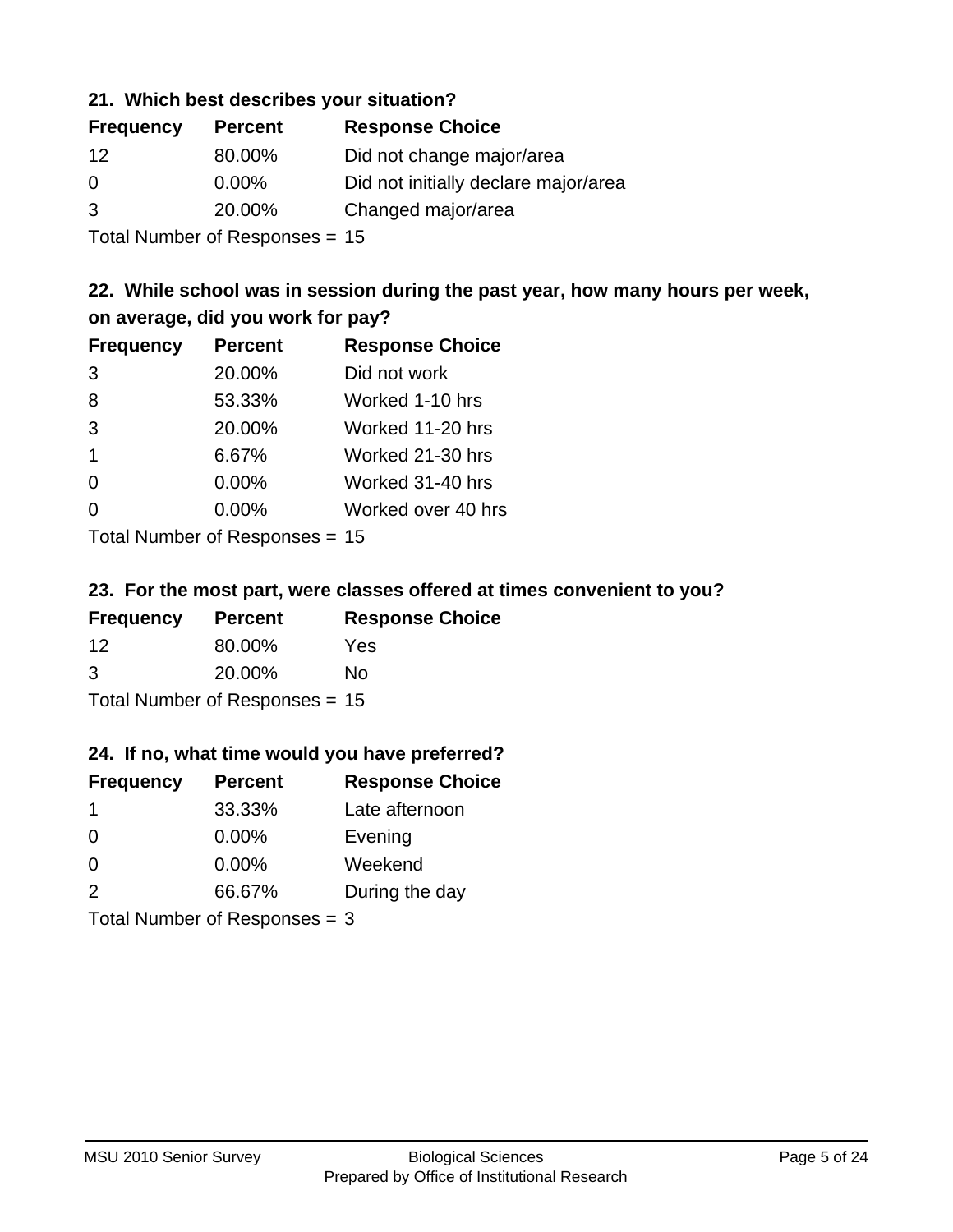# **25. Which best describes the location where you completed the majority of your**

| coursework? |
|-------------|
|-------------|

| <b>Frequency</b> | <b>Percent</b>                 | <b>Response Choice</b> |
|------------------|--------------------------------|------------------------|
| 15               | 100.00%                        | Murray                 |
| 0                | 0.00%                          | Paducah                |
| 0                | 0.00%                          | Ft. Campbell           |
| 0                | 0.00%                          | Madisonville           |
| 0                | 0.00%                          | Hopkinsville           |
| 0                | 0.00%                          | Henderson              |
| 0                | 0.00%                          | On the Internet        |
| 0                | 0.00%                          | Other                  |
|                  | Total Number of Responses = 15 |                        |

### **26. Did you take any online courses while at Murray State?**

| <b>Frequency</b> | <b>Percent</b>                 | <b>Response</b> |
|------------------|--------------------------------|-----------------|
| $\mathcal{P}$    | 13.33%                         | Yes             |
| 13               | 86.67%                         | No.             |
|                  | Total Number of Responses = 15 |                 |

### **27. Did it take you an extra semester or more to complete degree requirements at Murray State?**

**Choice** 

| <b>Frequency</b> | <b>Percent</b>                   | <b>Response Choice</b> |
|------------------|----------------------------------|------------------------|
| 6                | 40.00%                           | Yes                    |
| <u>g</u>         | 60.00%                           | No                     |
|                  | Total Number of Responses = $15$ |                        |

#### **28. If yes, why did it take you an extra semester or more?**

| <b>Frequency</b>                | <b>Percent</b> | <b>Response Choice</b>                                       |  |  |
|---------------------------------|----------------|--------------------------------------------------------------|--|--|
| $\mathbf 0$                     | $0.00\%$       | Work obligation limited my enrollment.                       |  |  |
| $\overline{0}$                  | $0.00\%$       | Family obligations limited my enrollment.                    |  |  |
| $\mathbf 0$                     | $0.00\%$       | Tuition and other costs of attendance limited my enrollment. |  |  |
| $\overline{1}$                  | 16.67%         | A decision to change majors added to my requirements.        |  |  |
| 2                               | 33.33%         | A required course or courses were not offered.               |  |  |
| $\overline{0}$                  | $0.00\%$       | Credits were lost transferring to Murray State.              |  |  |
| 3                               | 50.00%         | Other                                                        |  |  |
| Total Number of Responses = $6$ |                |                                                              |  |  |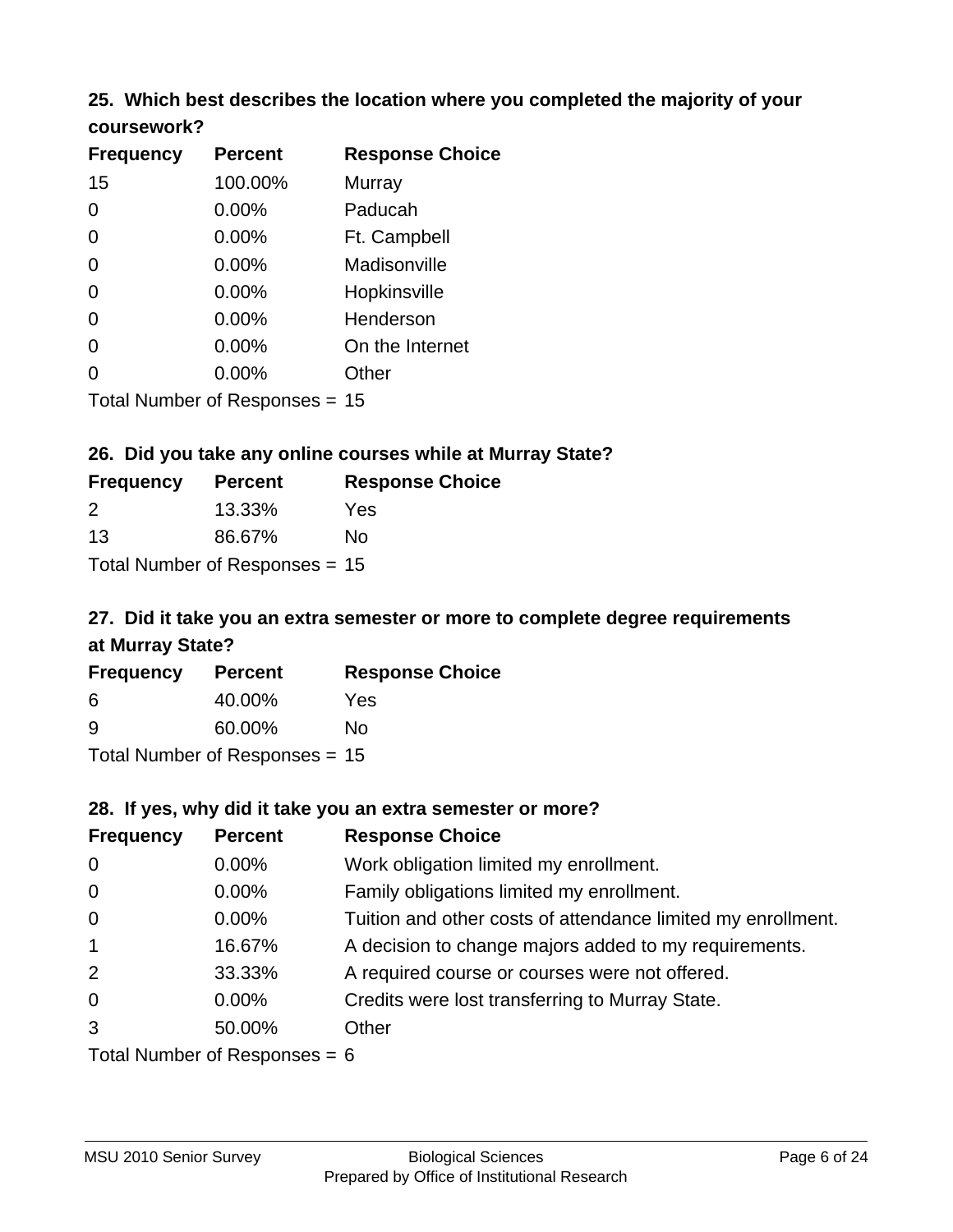### **29. Did you have trouble getting any course(s) you needed while at Murray State?**

| <b>Frequency</b> | <b>Percent</b>                   | <b>Response Choice</b> |
|------------------|----------------------------------|------------------------|
| -9               | 60.00%                           | Yes                    |
| -6               | 40.00%                           | Nο                     |
|                  | Total Number of Responses $= 15$ |                        |

### **30. If yes, why did you have trouble getting the course?**

| <b>Frequency</b> | <b>Percent</b> | <b>Response Choice</b>                                |
|------------------|----------------|-------------------------------------------------------|
| $\overline{4}$   | 44.44%         | Not offered the semester I needed it.                 |
| $\overline{0}$   | $0.00\%$       | Not offered at hours convenient to my work schedule.  |
| $\overline{1}$   | 11.11%         | Not offered at hours suitable for my school schedule. |
| $\overline{4}$   | 44.44%         | All course sections were closed.                      |
| $\overline{0}$   | $0.00\%$       | I was unaware of the prerequisites for the course.    |
|                  |                |                                                       |

Total Number of Responses = 9

### **31. Which statement best describes your experience with off-campus coop/internship?**

| <b>Frequency</b>  | <b>Percent</b> | <b>Response Choice</b>             |
|-------------------|----------------|------------------------------------|
| $12 \overline{ }$ | 80.00%         | Cannot judge, I did not have one.  |
| 2                 | 13.33%         | My experience was very valuable.   |
| $\overline{1}$    | 6.67%          | My experience was valuable.        |
| $\Omega$          | $0.00\%$       | My experience was of little value. |
| $\Omega$          | $0.00\%$       | My experience was of no value.     |
|                   |                |                                    |

Total Number of Responses = 15

# **32. Which statement best describes your experience with on-campus faculty-directed research, scholarly, or creative project?**

| <b>Frequency</b> | <b>Percent</b>            | <b>Response Choice</b>             |
|------------------|---------------------------|------------------------------------|
| 9                | 60.00%                    | Cannot judge; I did not have one.  |
| 2                | 13.33%                    | My experience was very valuable.   |
| $\overline{4}$   | 26.67%                    | My experience was valuable.        |
| $\Omega$         | $0.00\%$                  | My experience was of little value. |
| $\Omega$         | $0.00\%$                  | My experience was of no value.     |
|                  | Total Number of Deepensee |                                    |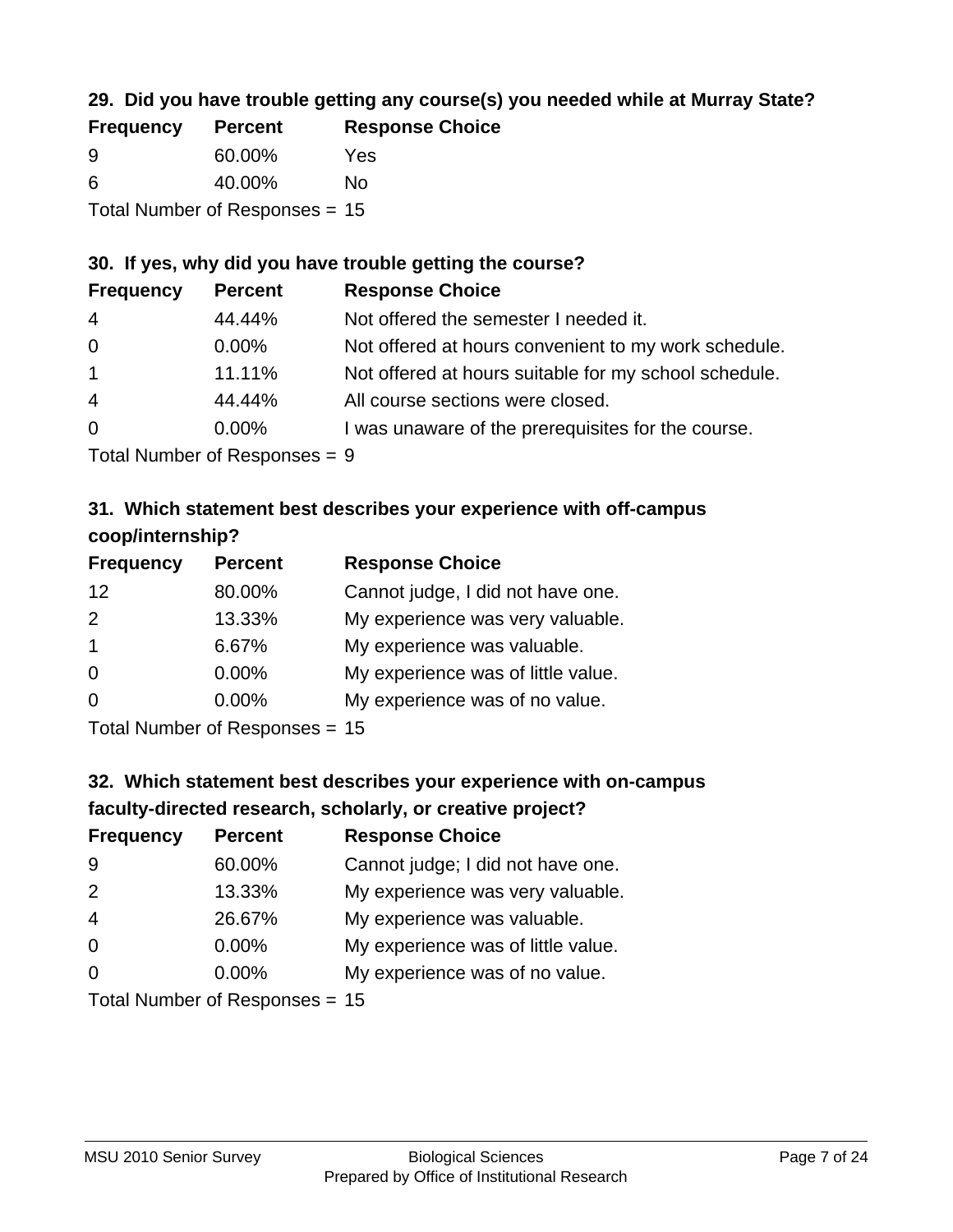#### **33. Which statement best describes your experience with academic advising in your major/area?**

| 111, 122, 111, 112, 121, 121, 131 |                |                                                       |
|-----------------------------------|----------------|-------------------------------------------------------|
| <b>Frequency</b>                  | <b>Percent</b> | <b>Response Choice</b>                                |
| 2                                 | 13.33%         | Cannot judge; I did not make use of the opportunity.  |
| 11                                | 73.33%         | I was satisfied with information my adviser provided. |
| 2                                 | 13.33%         | Advice was inaccurate, incomplete, or misleading.     |
| $\overline{0}$                    | $0.00\%$       | My adviser was not available.                         |
|                                   |                |                                                       |

Total Number of Responses = 15

### **For questions 34-48, indicate the extent to which you were satisfied.**

| 34. Class size relative to type of course |  |  |  |  |  |  |  |  |
|-------------------------------------------|--|--|--|--|--|--|--|--|
|-------------------------------------------|--|--|--|--|--|--|--|--|

| <b>Frequency</b> | <b>Percent</b>                  | <b>Response Choice</b> |
|------------------|---------------------------------|------------------------|
| 12               | 80.00%                          | Very satisfied         |
| 3                | 20.00%                          | Satisfied              |
| $\Omega$         | 0.00%                           | <b>Dissatisfied</b>    |
| $\Omega$         | 0.00%                           | Very dissatisfied      |
|                  | Total Number of Responses $-15$ |                        |

Total Number of Responses = 15

#### **35. Out-of-class availability of faculty**

| <b>Frequency</b> | <b>Percent</b>                   | <b>Response Choice</b> |
|------------------|----------------------------------|------------------------|
| 5                | 33.33%                           | Very satisfied         |
| 10               | 66.67%                           | Satisfied              |
| $\Omega$         | $0.00\%$                         | <b>Dissatisfied</b>    |
| $\Omega$         | $0.00\%$                         | Very dissatisfied      |
|                  | $Total Number of Doepopose = 45$ |                        |

Total Number of Responses = 15

### **36. Effectiveness of your high school preparation for college work**

| <b>Frequency</b>               | <b>Percent</b> | <b>Response Choice</b> |  |  |
|--------------------------------|----------------|------------------------|--|--|
| 5                              | 33.33%         | Very satisfied         |  |  |
| 5                              | 33.33%         | Satisfied              |  |  |
| $\overline{4}$                 | 26.67%         | <b>Dissatisfied</b>    |  |  |
| $\overline{\mathbf{1}}$        | 6.67%          | Very dissatisfied      |  |  |
| Total Number of Responses = 15 |                |                        |  |  |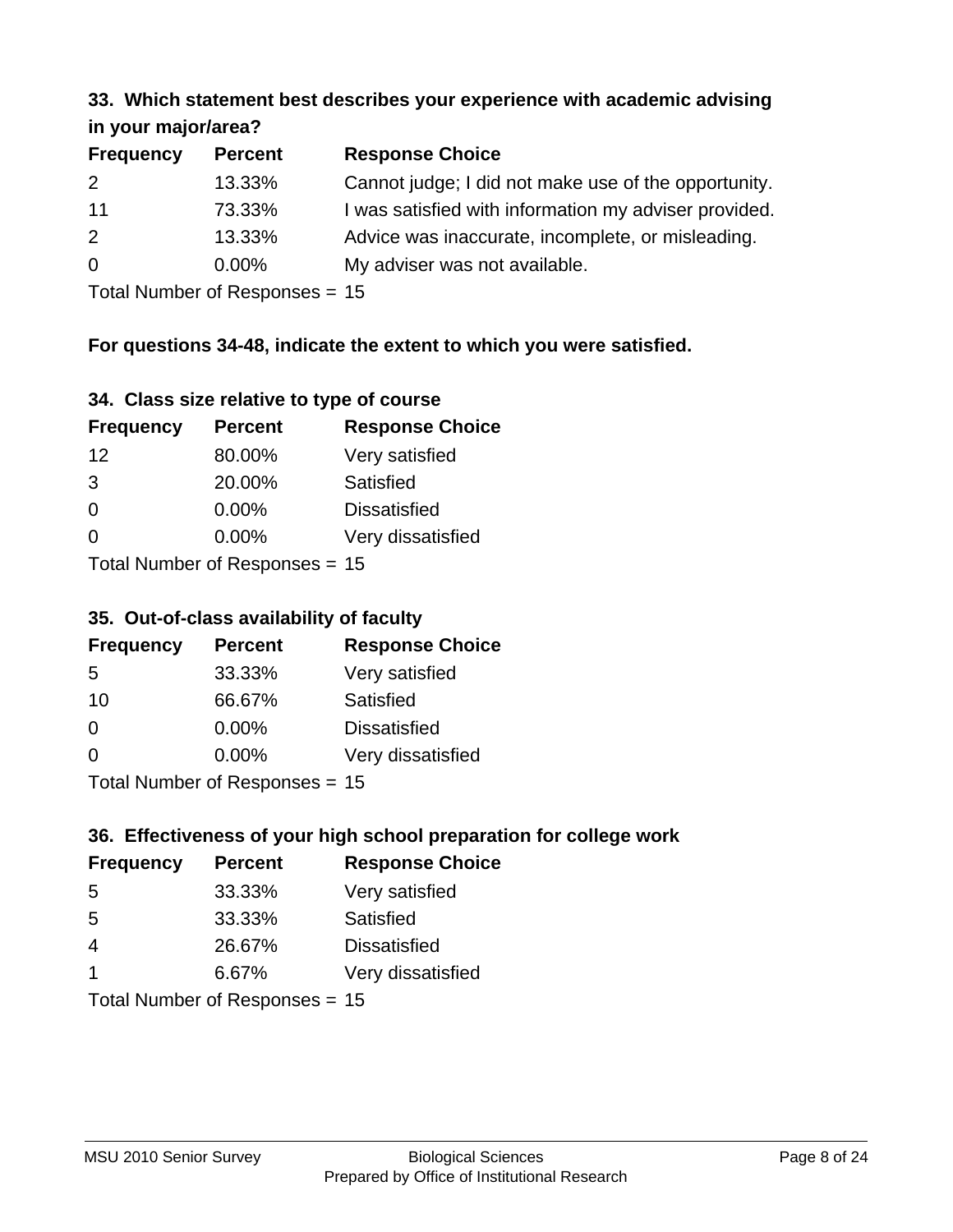### **37. Fairness of faculty in their treatment of individual students**

| <b>Frequency</b> | <b>Percent</b> | <b>Response Choice</b> |
|------------------|----------------|------------------------|
| 5                | 33.33%         | Very satisfied         |
| 8                | 53.33%         | Satisfied              |
| $\mathcal{P}$    | 13.33%         | <b>Dissatisfied</b>    |
| $\Omega$         | 0.00%          | Very dissatisfied      |
|                  |                |                        |

Total Number of Responses = 15

#### **38. Overall quality of instruction at Murray State**

| <b>Frequency</b> | <b>Percent</b> | <b>Response Choice</b> |
|------------------|----------------|------------------------|
| .5               | 33.33%         | Very satisfied         |
| 10               | 66.67%         | Satisfied              |
| $\Omega$         | 0.00%          | <b>Dissatisfied</b>    |
| $\Omega$         | 0.00%          | Very dissatisfied      |
|                  |                |                        |

Total Number of Responses = 15

### **39. Quality of instruction in University Studies (General Education) courses**

| <b>Frequency</b> | <b>Percent</b>            | <b>Response Choice</b> |
|------------------|---------------------------|------------------------|
| 3                | 20.00%                    | Very satisfied         |
| 10               | 66.67%                    | Satisfied              |
| $\mathcal{P}$    | 13.33%                    | <b>Dissatisfied</b>    |
| $\Omega$         | 0.00%                     | Very dissatisfied      |
|                  | Total Number of DoEROR 0. |                        |

Total Number of Responses = 15

#### **40. Quality of instruction in your major**

| <b>Frequency</b> | <b>Percent</b>             | <b>Response Choice</b> |
|------------------|----------------------------|------------------------|
| .5               | 33.33%                     | Very satisfied         |
| 9                | 60.00%                     | Satisfied              |
| $\mathbf 1$      | 6.67%                      | <b>Dissatisfied</b>    |
| $\Omega$         | 0.00%                      | Very dissatisfied      |
|                  | Tatal Number of Desperance |                        |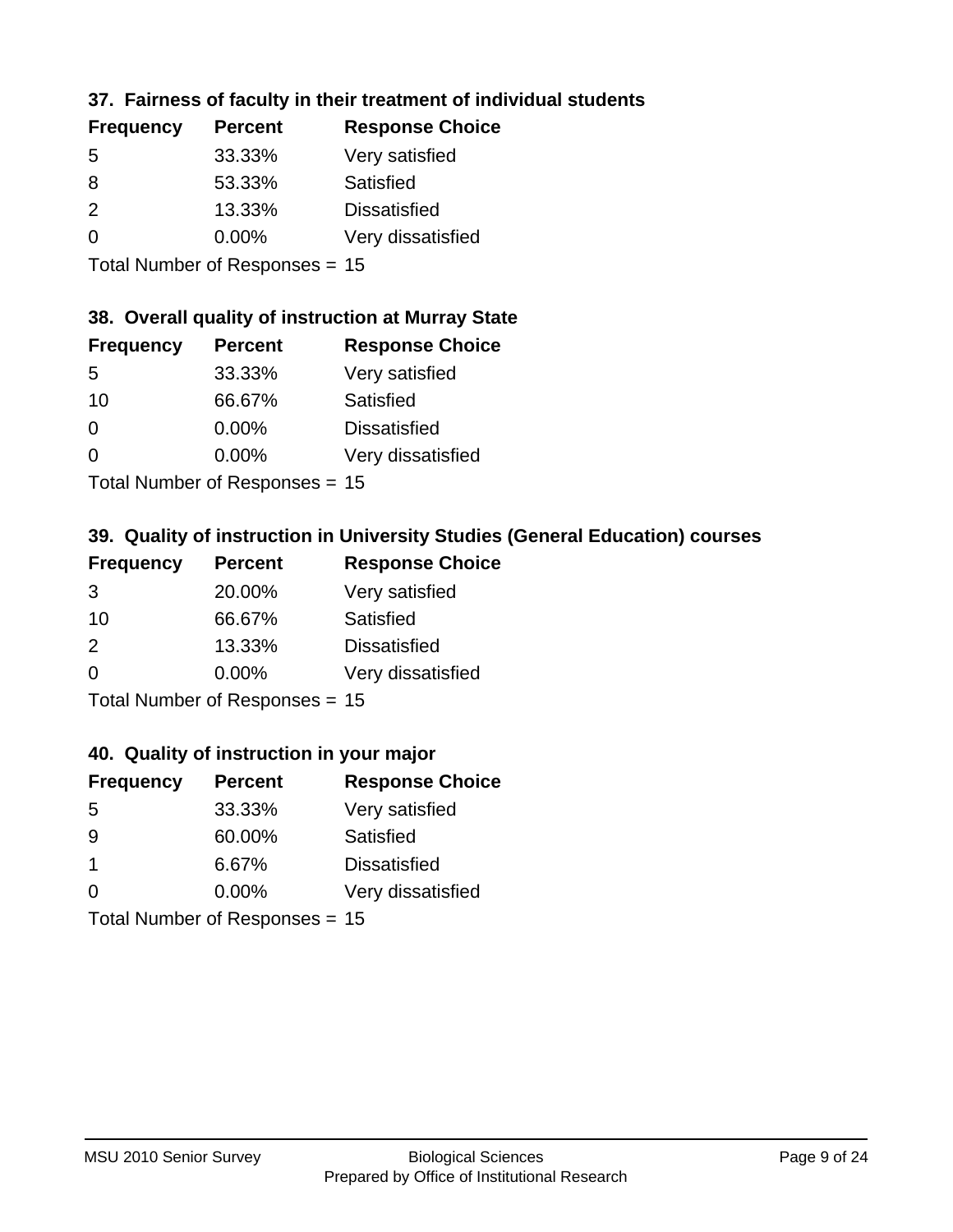### **41. Clarity of program objectives in your major**

| <b>Frequency</b> | <b>Percent</b> | <b>Response Choice</b> |
|------------------|----------------|------------------------|
| .5               | 33.33%         | Very satisfied         |
| 10               | 66.67%         | Satisfied              |
| $\Omega$         | 0.00%          | <b>Dissatisfied</b>    |
| $\Omega$         | 0.00%          | Very dissatisfied      |
|                  |                |                        |

Total Number of Responses = 15

#### **42. Intellectual challenge of the academic program**

| <b>Frequency</b> | <b>Percent</b> | <b>Response Choice</b> |
|------------------|----------------|------------------------|
| .5               | 33.33%         | Very satisfied         |
| 10               | 66.67%         | Satisfied              |
| $\Omega$         | $0.00\%$       | <b>Dissatisfied</b>    |
| ∩                | 0.00%          | Very dissatisfied      |
|                  |                |                        |

Total Number of Responses = 15

### **43. Encouragement and information from your major department for employment after graduation**

| <b>Frequency</b> | <b>Percent</b>                | <b>Response Choice</b> |
|------------------|-------------------------------|------------------------|
| 2                | 13.33%                        | Very satisfied         |
| 7                | 46.67%                        | Satisfied              |
| 6                | 40.00%                        | <b>Dissatisfied</b>    |
| $\Omega$         | $0.00\%$                      | Very dissatisfied      |
|                  | Total Nives box of Doom owned |                        |

Total Number of Responses = 15

## **44. Availability of opportunities to engage in a faculty-mentored research,**

#### **scholarly, or creative project in your area of study/interest**

| <b>Frequency</b> | <b>Percent</b> | <b>Response Choice</b> |
|------------------|----------------|------------------------|
| .5               | 33.33%         | Very satisfied         |
| 7                | 46.67%         | Satisfied              |
| $\mathcal{P}$    | 13.33%         | <b>Dissatisfied</b>    |
|                  | 6.67%          | Very dissatisfied      |
|                  |                |                        |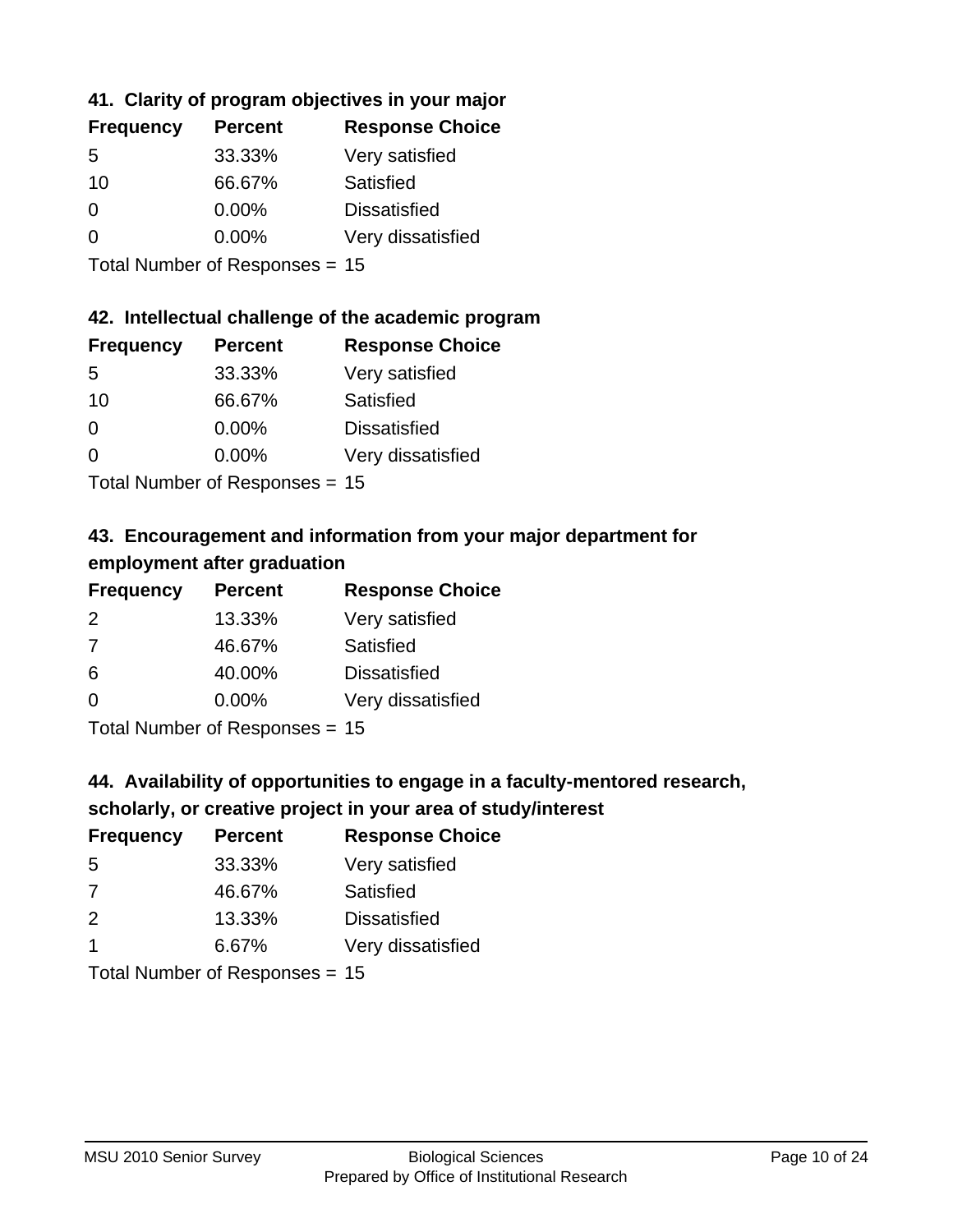#### **45. Library hours**

| <b>Frequency</b> | <b>Percent</b> | <b>Response Choice</b> |
|------------------|----------------|------------------------|
| 4                | 26.67%         | Very satisfied         |
| 8                | 53.33%         | Satisfied              |
| $\mathbf 1$      | 6.67%          | <b>Dissatisfied</b>    |
| 2                | 13.33%         | Very dissatisfied      |
|                  |                |                        |

Total Number of Responses = 15

### **46. Effectiveness of library personnel in meeting your information needs**

| <b>Frequency</b> | <b>Percent</b> | <b>Response Choice</b> |
|------------------|----------------|------------------------|
| $\mathcal{P}$    | 13.33%         | Very satisfied         |
| 11               | 73.33%         | Satisfied              |
| $\mathcal{P}$    | 13.33%         | <b>Dissatisfied</b>    |
| $\Omega$         | 0.00%          | Very dissatisfied      |
|                  |                |                        |

Total Number of Responses = 15

#### **47. Access to library resources on hand**

| <b>Frequency</b> | <b>Percent</b>            | <b>Response Choice</b> |
|------------------|---------------------------|------------------------|
| 3                | 20.00%                    | Very satisfied         |
| 10               | 66.67%                    | Satisfied              |
| 1                | 6.67%                     | <b>Dissatisfied</b>    |
|                  | 6.67%                     | Very dissatisfied      |
|                  | Total Number of Desponses |                        |

Total Number of Responses = 15

#### **48. Electronic access to library resources**

| <b>Frequency</b> | <b>Percent</b>                 | <b>Response Choice</b> |
|------------------|--------------------------------|------------------------|
| 3                | 20.00%                         | Very satisfied         |
| 7                | 46.67%                         | Satisfied              |
| 3                | 20.00%                         | <b>Dissatisfied</b>    |
| $\mathcal{P}$    | 13.33%                         | Very dissatisfied      |
|                  | Total Number of Responses = 15 |                        |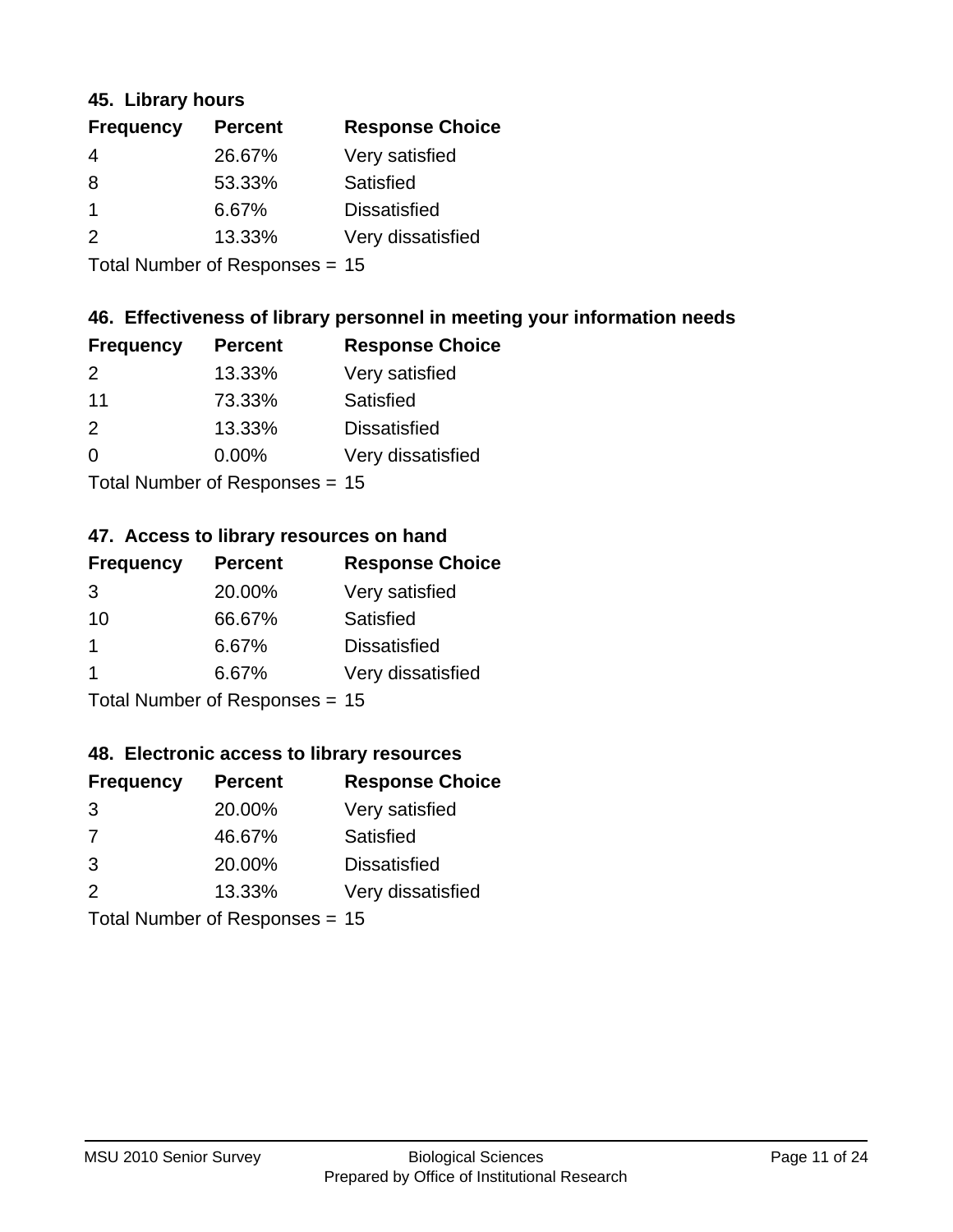**was in helping you achieve these goals. For questions 49-55, please indicate how effective University Studies at MSU** 

### **49. Writing Skills**

| <b>Frequency</b> | <b>Percent</b>                 | <b>Response Choice</b> |
|------------------|--------------------------------|------------------------|
| 1                | 6.67%                          | Very effective         |
| 10               | 66.67%                         | Effective              |
| 4                | 26.67%                         | Ineffective            |
| $\Omega$         | $0.00\%$                       | Very ineffective       |
|                  | Total Number of Responses = 15 |                        |

#### **50. Speaking Skills**

| <b>Frequency</b> | <b>Percent</b>                 | <b>Response Choice</b> |
|------------------|--------------------------------|------------------------|
| -1               | 6.67%                          | Very effective         |
| 8                | 53.33%                         | Effective              |
| 6                | 40.00%                         | Ineffective            |
| $\Omega$         | $0.00\%$                       | Very ineffective       |
|                  | Total Number of Recnonces - 15 |                        |

Total Number of Responses = 15

#### **51. Critical Thinking Skills**

| <b>Frequency</b> | <b>Percent</b>            | <b>Response Choice</b> |
|------------------|---------------------------|------------------------|
| 3                | 20.00%                    | Very effective         |
| 11               | 73.33%                    | Effective              |
| -1               | 6.67%                     | Ineffective            |
| $\Omega$         | 0.00%                     | Very ineffective       |
|                  | Total Number of DoEROR 0. |                        |

Total Number of Responses = 15

### **52. Computer Technology**

| <b>Frequency</b> | <b>Percent</b>                 | <b>Response Choice</b> |
|------------------|--------------------------------|------------------------|
| 3                | 20.00%                         | Very effective         |
| 7                | 46.67%                         | Effective              |
| 5                | 33.33%                         | Ineffective            |
| $\Omega$         | $0.00\%$                       | Very ineffective       |
|                  | Total Number of Responses = 15 |                        |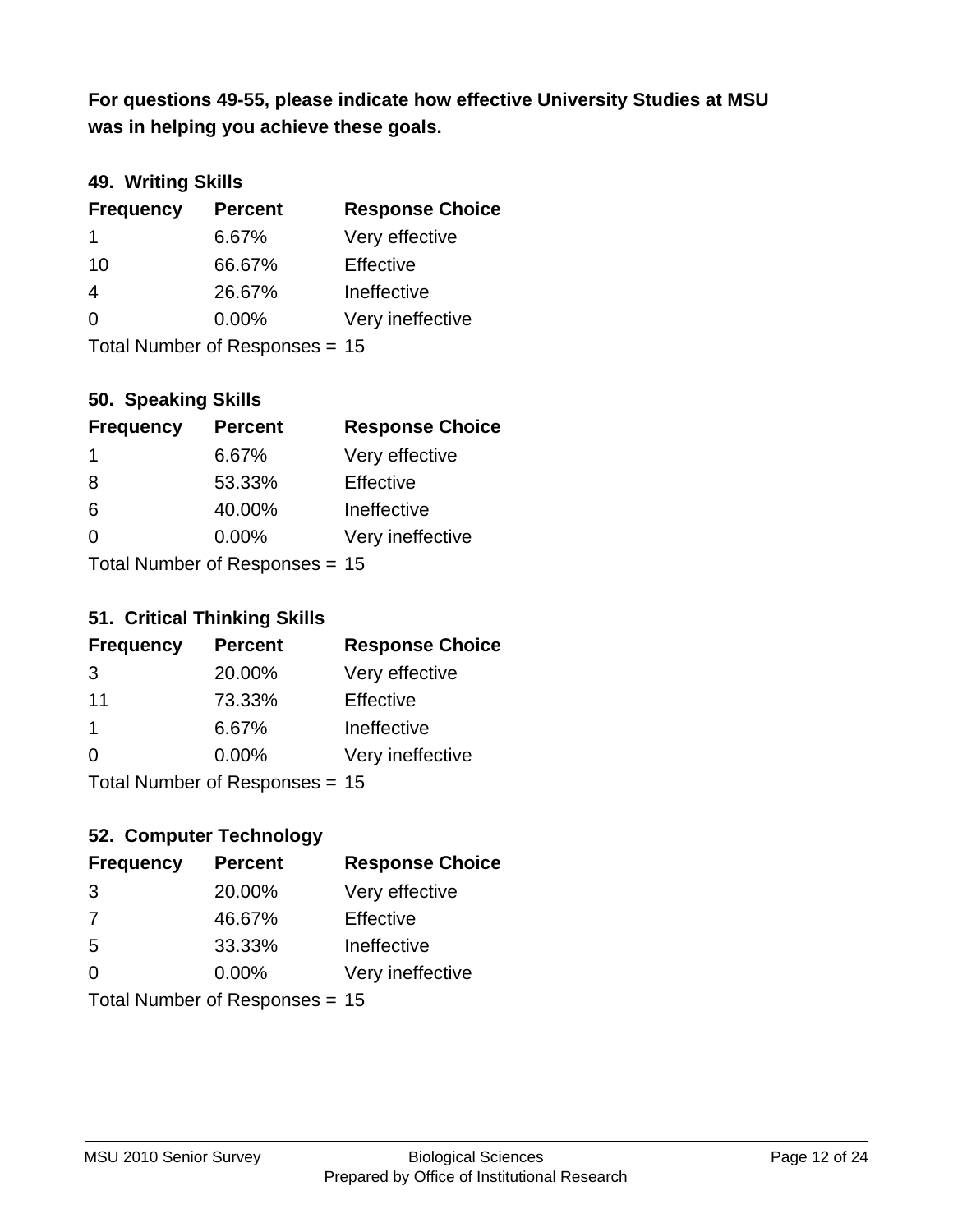#### **53. General Knowledge in the liberal arts and sciences**

| <b>Frequency</b> | <b>Percent</b> | <b>Response Choice</b> |
|------------------|----------------|------------------------|
| 3                | 20.00%         | Very effective         |
| 12               | 80.00%         | Effective              |
| $\Omega$         | 0.00%          | Ineffective            |
| $\Omega$         | 0.00%          | Very ineffective       |
|                  |                |                        |

Total Number of Responses = 15

### **54. International Perspectives**

| <b>Frequency</b> | <b>Percent</b>             | <b>Response Choice</b> |
|------------------|----------------------------|------------------------|
| 0                | 0.00%                      | Very effective         |
| 11               | 73.33%                     | Effective              |
| 4                | 26.67%                     | Ineffective            |
| 0                | 0.00%                      | Very ineffective       |
|                  | Tatal Manakan af Dagmanage |                        |

Total Number of Responses = 15

### **55. Stimulation of interest in areas outside your chosen field of study**

| <b>Frequency</b> | <b>Percent</b>                 | <b>Response Choice</b> |
|------------------|--------------------------------|------------------------|
| $\mathcal{P}$    | 13.33%                         | Very effective         |
| 11               | 73.33%                         | Effective              |
| 2                | 13.33%                         | Ineffective            |
| $\Omega$         | $0.00\%$                       | Very ineffective       |
|                  | Total Number of Responses = 15 |                        |

**For questions 56-83, please indicate how satisfactorily the following met your needs**

#### **56. African-American Student Services**

| <b>Frequency</b> | <b>Percent</b>                 | <b>Response Choice</b> |
|------------------|--------------------------------|------------------------|
| 14               | 93.33%                         | Did not use            |
| $\Omega$         | 0.00%                          | Very satisfied         |
| $\overline{1}$   | 6.67%                          | Satisfied              |
| 0                | $0.00\%$                       | <b>Dissatisfied</b>    |
| $\Omega$         | 0.00%                          | Very dissatisfied      |
|                  | Total Number of Responses = 15 |                        |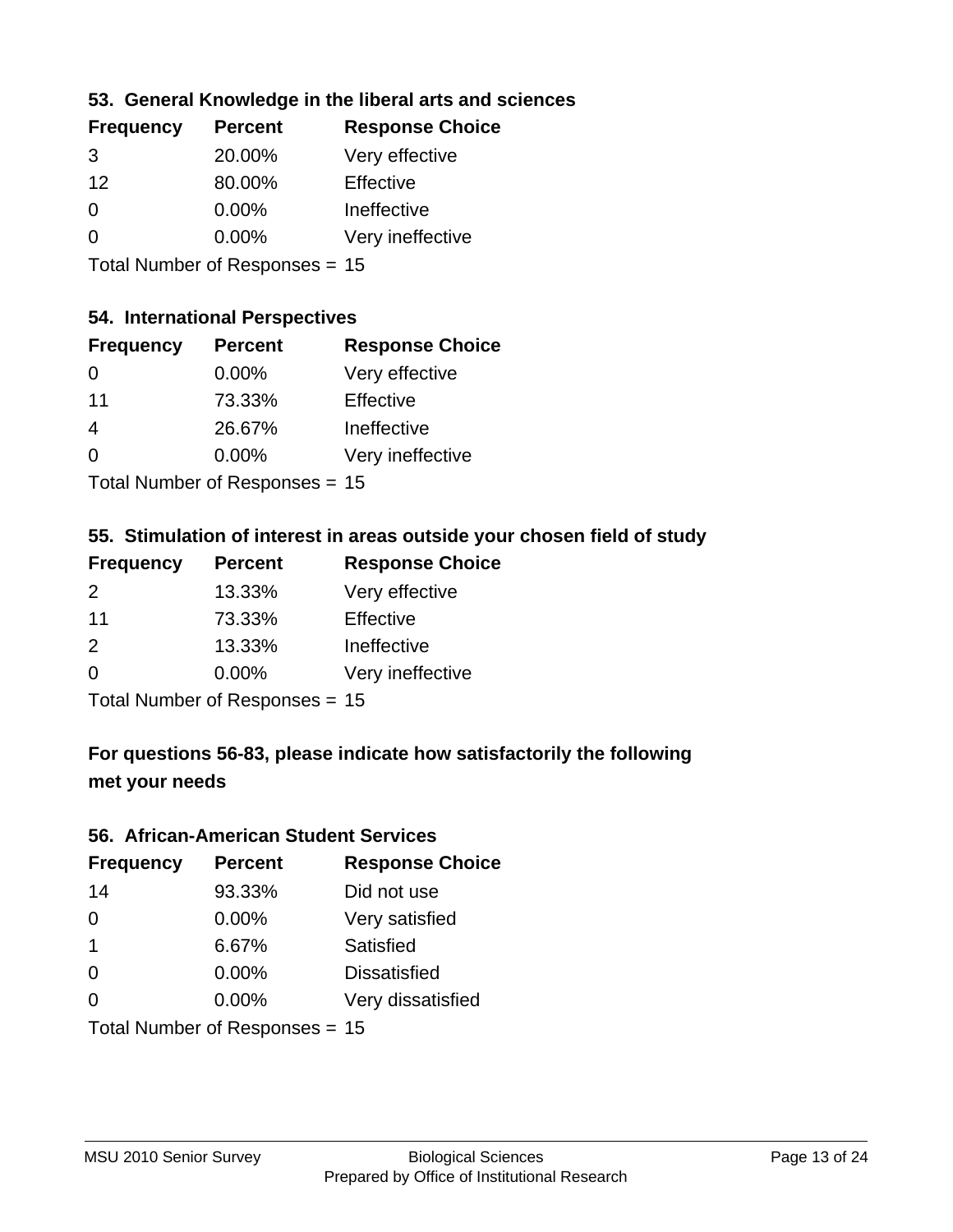#### **57. Career Services Office**

| <b>Frequency</b> | <b>Percent</b> | <b>Response Choice</b> |
|------------------|----------------|------------------------|
| 11               | 73.33%         | Did not use            |
| 0                | $0.00\%$       | Very satisfied         |
|                  | 26.67%         | Satisfied              |
| 0                | $0.00\%$       | <b>Dissatisfied</b>    |
|                  | $0.00\%$       | Very dissatisfied      |
|                  |                |                        |

Total Number of Responses = 15

### **58. Counseling and Testing Center**

| <b>Frequency</b> | <b>Percent</b>            | <b>Response Choice</b> |
|------------------|---------------------------|------------------------|
| 9                | 60.00%                    | Did not use            |
| 2                | 13.33%                    | Very satisfied         |
| 3                | 20.00%                    | <b>Satisfied</b>       |
| 1                | 6.67%                     | <b>Dissatisfied</b>    |
| 0                | 0.00%                     | Very dissatisfied      |
|                  | Total Number of Deepersee |                        |

Total Number of Responses = 15

#### **59. Cultural programming and activities**

| <b>Frequency</b> | <b>Percent</b>                 | <b>Response Choice</b> |
|------------------|--------------------------------|------------------------|
| 11               | 73.33%                         | Did not use            |
| $\Omega$         | $0.00\%$                       | Very satisfied         |
| $\overline{4}$   | 26.67%                         | Satisfied              |
| $\Omega$         | $0.00\%$                       | <b>Dissatisfied</b>    |
| $\Omega$         | $0.00\%$                       | Very dissatisfied      |
|                  | Total Number of Responses = 15 |                        |

#### **60. E-study courses**

| <b>Frequency</b> | <b>Percent</b>                 | <b>Response Choice</b> |
|------------------|--------------------------------|------------------------|
| 6                | 40.00%                         | Did not use            |
| 5                | 33.33%                         | Very satisfied         |
| $\overline{4}$   | 26.67%                         | Satisfied              |
| $\Omega$         | 0.00%                          | <b>Dissatisfied</b>    |
| $\Omega$         | $0.00\%$                       | Very dissatisfied      |
|                  | Total Number of Responses = 15 |                        |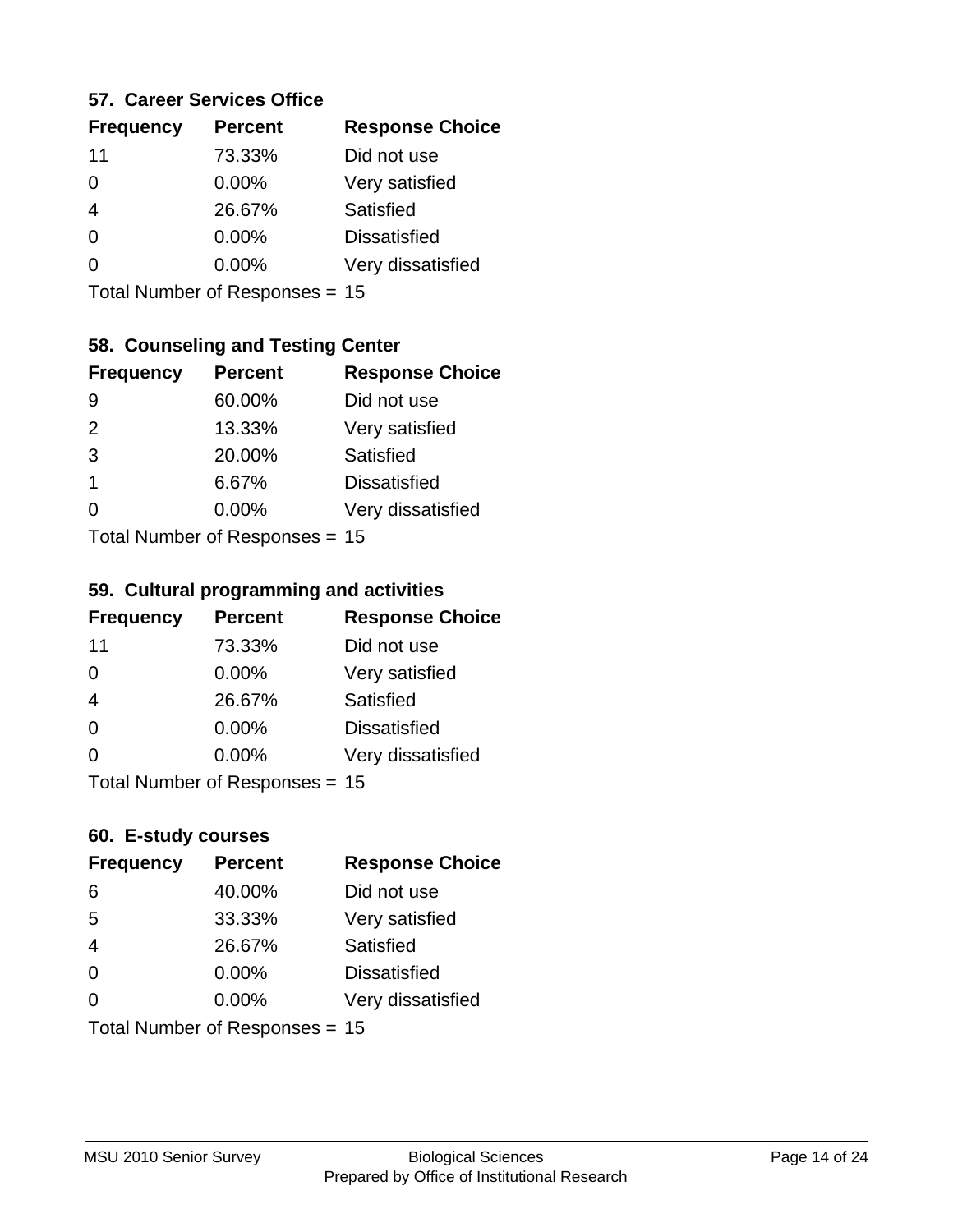#### **61. Food Services**

| <b>Response Choice</b> |
|------------------------|
|                        |
|                        |
|                        |
|                        |
| Very dissatisfied      |
|                        |

Total Number of Responses = 15

### **62. Greek life and activities**

| <b>Frequency</b> | <b>Percent</b>                 | <b>Response Choice</b> |
|------------------|--------------------------------|------------------------|
| 11               | 73.33%                         | Did not use            |
| 2                | 13.33%                         | Very satisfied         |
| 2                | 13.33%                         | Satisfied              |
| $\Omega$         | 0.00%                          | <b>Dissatisfied</b>    |
| 0                | $0.00\%$                       | Very dissatisfied      |
|                  | Total Number of Responses = 15 |                        |

**63. Health Services**

| <b>Frequency</b> | <b>Percent</b>             | <b>Response Choice</b> |
|------------------|----------------------------|------------------------|
| 7                | 46.67%                     | Did not use            |
| 2                | 13.33%                     | Very satisfied         |
| 3                | 20.00%                     | Satisfied              |
| 3                | 20.00%                     | <b>Dissatisfied</b>    |
| $\Omega$         | 0.00%                      | Very dissatisfied      |
|                  | Total Number of Deepersoon |                        |

Total Number of Responses = 15

### **64. Honor Societies/Departmental Clubs/Special Interest Organizations**

| <b>Frequency</b> | <b>Percent</b>                 | <b>Response Choice</b> |
|------------------|--------------------------------|------------------------|
| 3                | 20.00%                         | Did not use            |
| 6                | 40.00%                         | Very satisfied         |
| 6                | 40.00%                         | Satisfied              |
| $\Omega$         | $0.00\%$                       | <b>Dissatisfied</b>    |
| $\Omega$         | 0.00%                          | Very dissatisfied      |
|                  | Total Number of Responses = 15 |                        |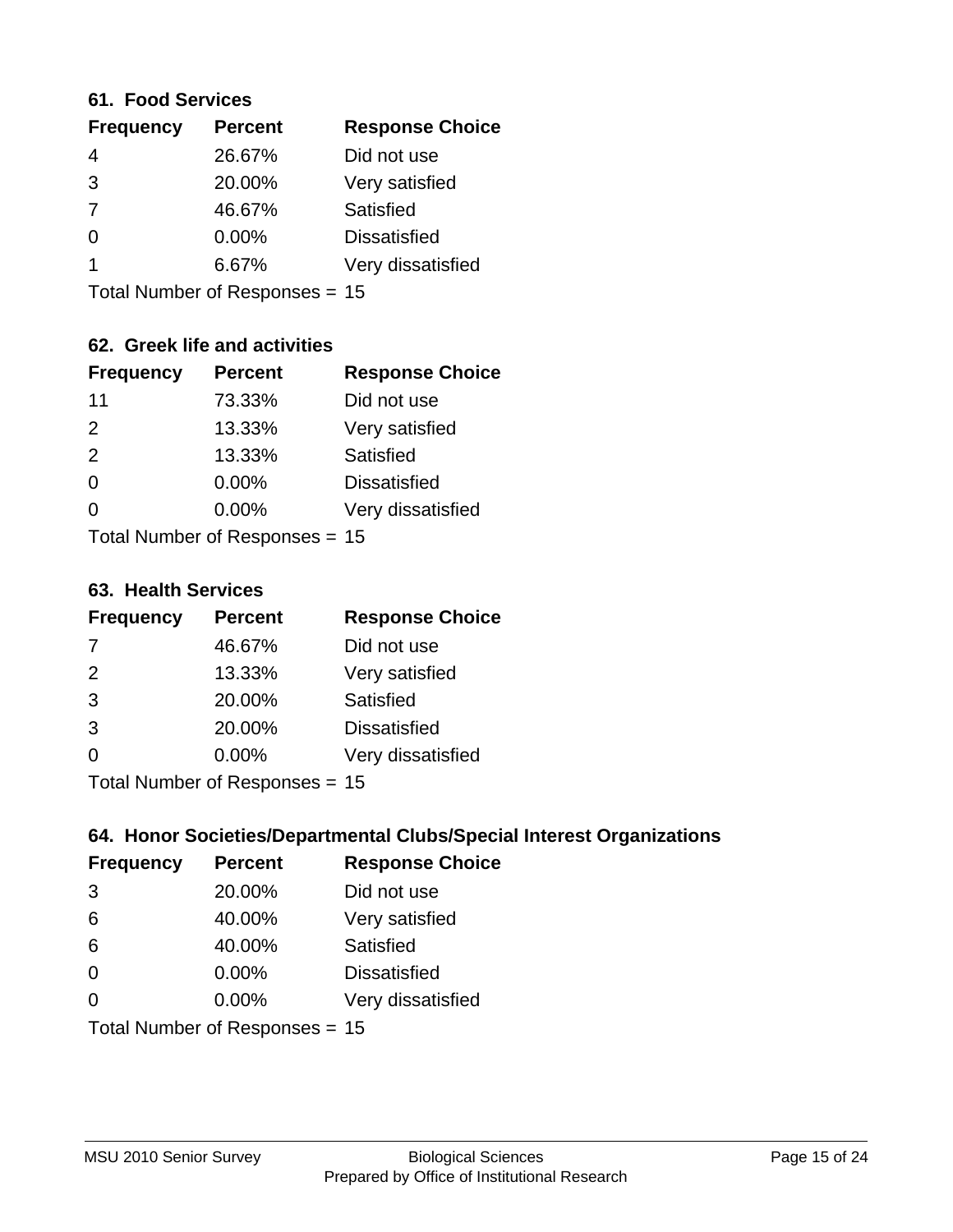#### **65. International Programs and activities**

| <b>Frequency</b> | <b>Percent</b> | <b>Response Choice</b> |
|------------------|----------------|------------------------|
| 13               | 86.67%         | Did not use            |
| 1                | 6.67%          | Very satisfied         |
| 1                | 6.67%          | Satisfied              |
| O                | $0.00\%$       | <b>Dissatisfied</b>    |
|                  | $0.00\%$       | Very dissatisfied      |
|                  |                |                        |

Total Number of Responses = 15

### **66. International student support services**

| <b>Frequency</b> | <b>Percent</b>            | <b>Response Choice</b> |
|------------------|---------------------------|------------------------|
| 14               | 93.33%                    | Did not use            |
| $\Omega$         | 0.00%                     | Very satisfied         |
| $\mathbf 1$      | 6.67%                     | <b>Satisfied</b>       |
| $\Omega$         | 0.00%                     | <b>Dissatisfied</b>    |
| ∩                | 0.00%                     | Very dissatisfied      |
|                  | Total Number of Desponses |                        |

Total Number of Responses = 15

#### **67. Intramural Sports and Recreation**

| <b>Frequency</b> | <b>Percent</b>                  | <b>Response Choice</b> |
|------------------|---------------------------------|------------------------|
| 2                | 13.33%                          | Did not use            |
| 8                | 53.33%                          | Very satisfied         |
| $\overline{4}$   | 26.67%                          | Satisfied              |
| -1               | 6.67%                           | <b>Dissatisfied</b>    |
| $\Omega$         | 0.00%                           | Very dissatisfied      |
|                  | $Total Number of Denonose = 45$ |                        |

I otal Number of Responses = 15

### **68. Lowry Center/Community College**

| <b>Frequency</b>        | <b>Percent</b>                 | <b>Response Choice</b> |
|-------------------------|--------------------------------|------------------------|
| 12                      | 80.00%                         | Did not use            |
| 2                       | 13.33%                         | Very satisfied         |
| $\overline{\mathbf{1}}$ | 6.67%                          | Satisfied              |
| $\Omega$                | $0.00\%$                       | <b>Dissatisfied</b>    |
| $\Omega$                | 0.00%                          | Very dissatisfied      |
|                         | Total Number of Responses = 15 |                        |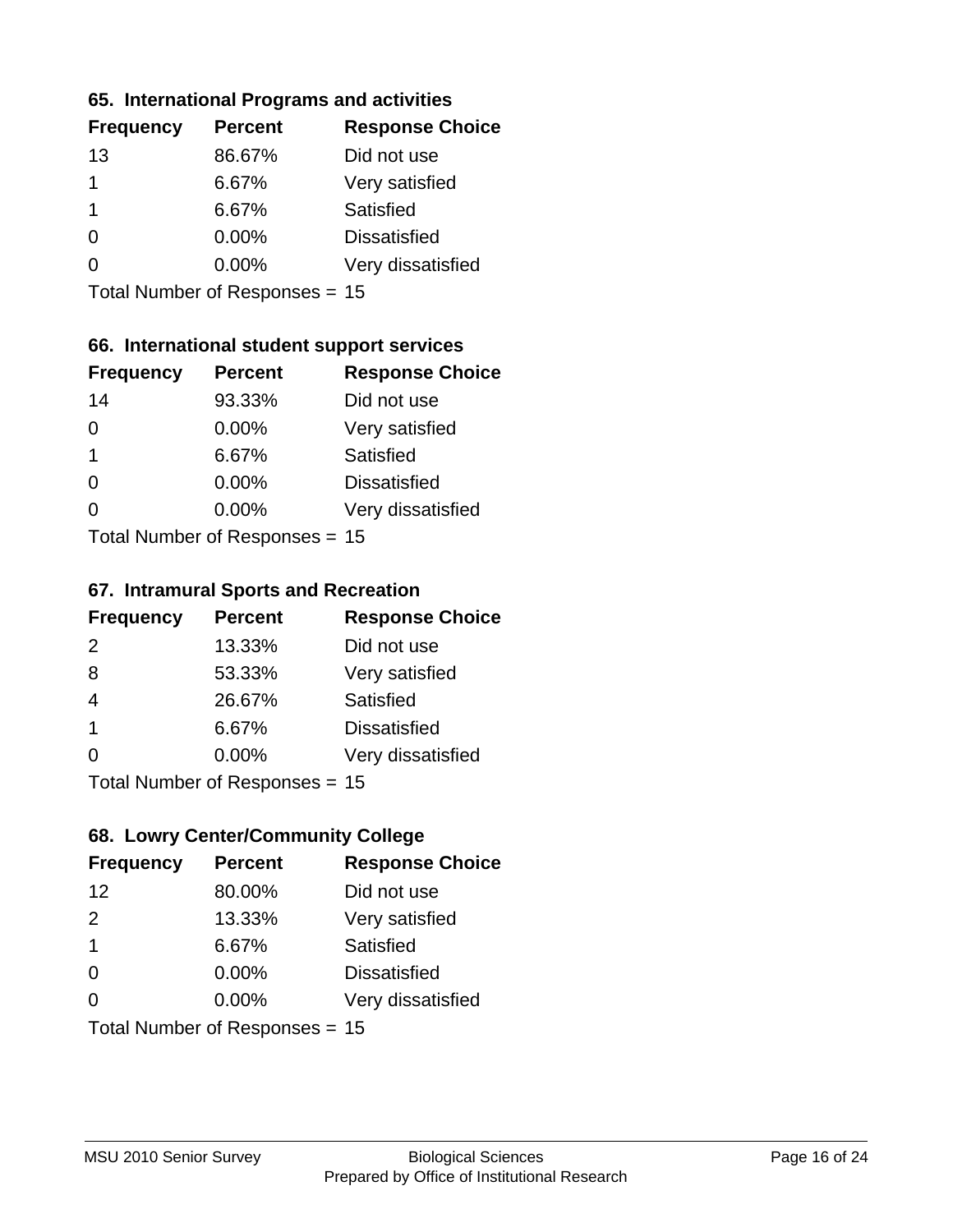### **69. Library**

| <b>Frequency</b> | <b>Percent</b> | <b>Response Choice</b> |
|------------------|----------------|------------------------|
| $\Omega$         | 0.00%          | Did not use            |
| 8                | 53.33%         | Very satisfied         |
| 3                | 20.00%         | Satisfied              |
| 4                | 26.67%         | <b>Dissatisfied</b>    |
| $\Omega$         | $0.00\%$       | Very dissatisfied      |
|                  |                |                        |

Total Number of Responses = 15

### **70. MAP Report**

| <b>Frequency</b> | <b>Percent</b>                 | <b>Response Choice</b> |
|------------------|--------------------------------|------------------------|
| 1                | 6.67%                          | Did not use            |
| 6                | 40.00%                         | Very satisfied         |
| 5                | 33.33%                         | Satisfied              |
| 3                | 20.00%                         | <b>Dissatisfied</b>    |
| 0                | $0.00\%$                       | Very dissatisfied      |
|                  | Total Number of Responses = 15 |                        |

#### **71. MSU Web site**

| <b>Frequency</b> | <b>Percent</b>                   | <b>Response Choice</b> |
|------------------|----------------------------------|------------------------|
| $\Omega$         | $0.00\%$                         | Did not use            |
| 9                | 60.00%                           | Very satisfied         |
| 5                | 33.33%                           | Satisfied              |
| -1               | 6.67%                            | <b>Dissatisfied</b>    |
| ∩                | 0.00%                            | Very dissatisfied      |
|                  | Total Number of Responses $= 15$ |                        |

### **72. NCAA Sports**

| <b>Frequency</b> | <b>Percent</b>                 | <b>Response Choice</b> |
|------------------|--------------------------------|------------------------|
| 3                | 20.00%                         | Did not use            |
| 3                | 20.00%                         | Very satisfied         |
| 9                | 60.00%                         | Satisfied              |
| $\Omega$         | 0.00%                          | <b>Dissatisfied</b>    |
| $\Omega$         | 0.00%                          | Very dissatisfied      |
|                  | Total Number of Responses = 15 |                        |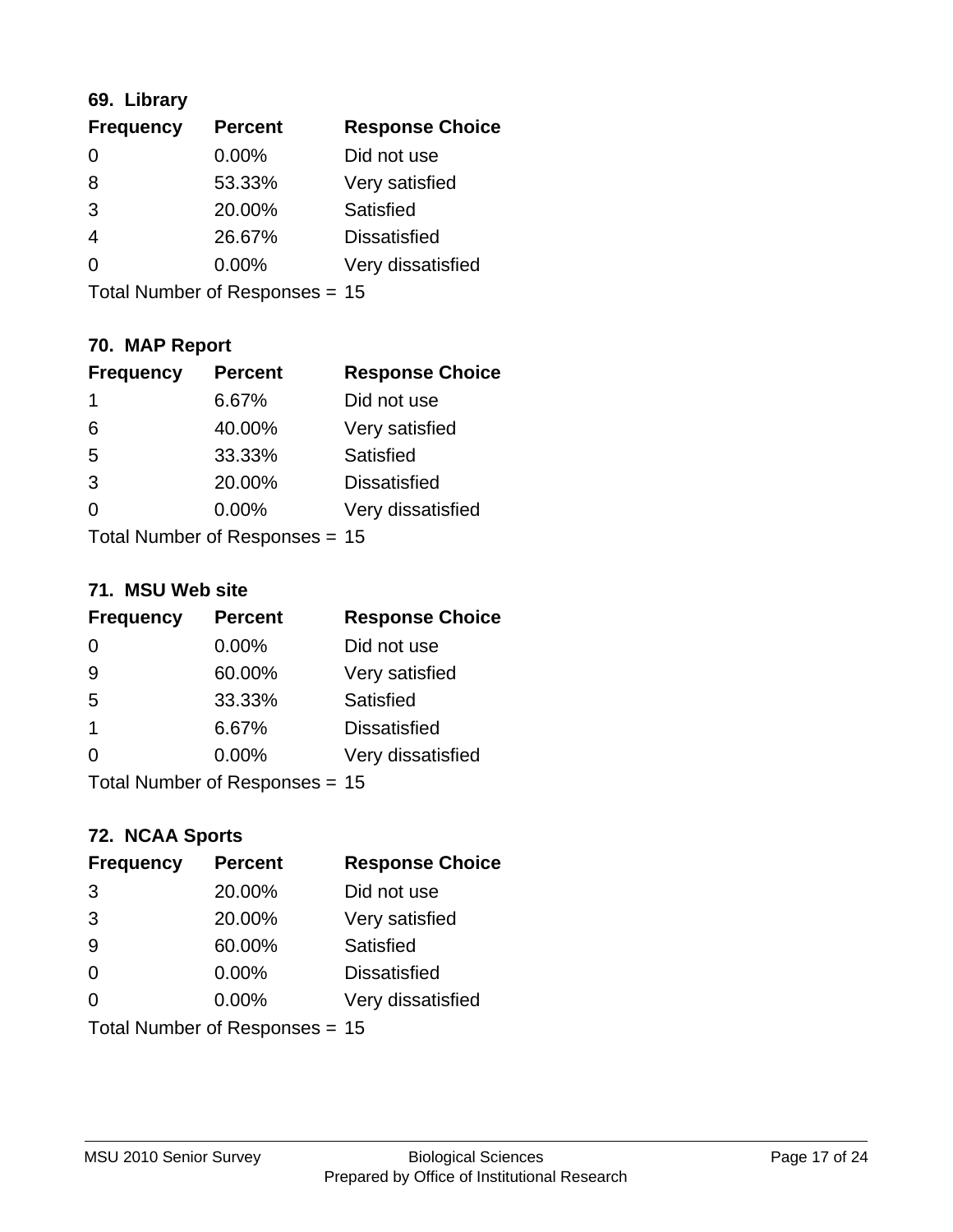#### **73. Online courses that are not e-study**

| <b>Response Choice</b> |
|------------------------|
|                        |
|                        |
|                        |
|                        |
| Very dissatisfied      |
|                        |

Total Number of Responses = 15

### **74. Racer Touch Registration**

| <b>Frequency</b> | <b>Percent</b>            | <b>Response Choice</b> |
|------------------|---------------------------|------------------------|
| 1                | 6.67%                     | Did not use            |
| 1                | 6.67%                     | Very satisfied         |
| 7                | 46.67%                    | <b>Satisfied</b>       |
| 3                | 20.00%                    | <b>Dissatisfied</b>    |
| 3                | 20.00%                    | Very dissatisfied      |
|                  | Total Number of Doopenoon |                        |

Total Number of Responses = 15

#### **75. Residential College programming and activities**

| <b>Frequency</b>                | <b>Percent</b> | <b>Response Choice</b> |
|---------------------------------|----------------|------------------------|
| 2                               | 13.33%         | Did not use            |
| 5                               | 33.33%         | Very satisfied         |
| 8                               | 53.33%         | Satisfied              |
| $\Omega$                        | 0.00%          | <b>Dissatisfied</b>    |
| $\Omega$                        | 0.00%          | Very dissatisfied      |
| $Total Number of Denonose = 45$ |                |                        |

Total Number of Responses = 15

### **76. Scholarships/grants/student employment**

| <b>Frequency</b> | <b>Percent</b>                 | <b>Response Choice</b> |
|------------------|--------------------------------|------------------------|
| $\mathbf 1$      | 6.67%                          | Did not use            |
| 5                | 33.33%                         | Very satisfied         |
| 6                | 40.00%                         | Satisfied              |
| 3                | 20.00%                         | <b>Dissatisfied</b>    |
| $\Omega$         | $0.00\%$                       | Very dissatisfied      |
|                  | Total Number of Responses = 15 |                        |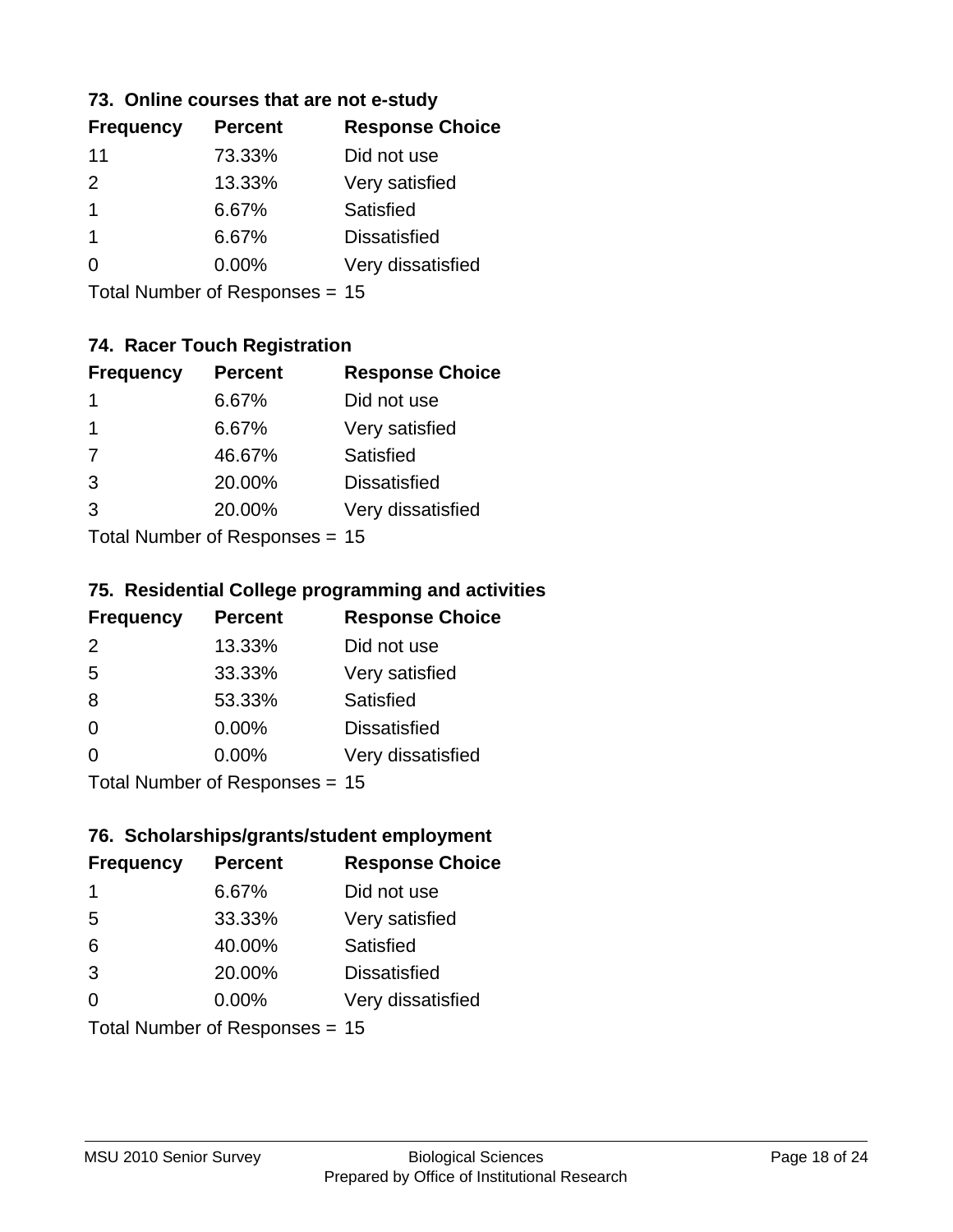#### **77. Security Services**

| <b>Percent</b> | <b>Response Choice</b> |
|----------------|------------------------|
| 53.33%         | Did not use            |
| 26.67%         | Very satisfied         |
| 13.33%         | Satisfied              |
| 6.67%          | <b>Dissatisfied</b>    |
| $0.00\%$       | Very dissatisfied      |
|                |                        |

Total Number of Responses = 15

### **78. Services for non-traditional students**

| <b>Frequency</b> | <b>Percent</b>             | <b>Response Choice</b> |
|------------------|----------------------------|------------------------|
| 14               | 93.33%                     | Did not use            |
| 1                | 6.67%                      | Very satisfied         |
| 0                | 0.00%                      | <b>Satisfied</b>       |
| $\Omega$         | 0.00%                      | <b>Dissatisfied</b>    |
| $\Omega$         | 0.00%                      | Very dissatisfied      |
|                  | Total Number of Deepersoon |                        |

Total Number of Responses = 15

#### **79. Student Support Services (Trio)**

| <b>Frequency</b> | <b>Percent</b>            | <b>Response Choice</b> |
|------------------|---------------------------|------------------------|
| 13               | 86.67%                    | Did not use            |
| 2                | 13.33%                    | Very satisfied         |
| $\Omega$         | $0.00\%$                  | Satisfied              |
| $\Omega$         | 0.00%                     | <b>Dissatisfied</b>    |
| $\Omega$         | 0.00%                     | Very dissatisfied      |
|                  | Total Number of DoEROR 0. |                        |

Total Number of Responses = 15

### **80. Student PIN System**

| <b>Frequency</b>        | <b>Percent</b>                 | <b>Response Choice</b> |
|-------------------------|--------------------------------|------------------------|
| $\Omega$                | 0.00%                          | Did not use            |
| 6                       | 40.00%                         | Very satisfied         |
| 8                       | 53.33%                         | Satisfied              |
| $\Omega$                | 0.00%                          | <b>Dissatisfied</b>    |
| $\overline{\mathbf{1}}$ | 6.67%                          | Very dissatisfied      |
|                         | Total Number of Responses = 15 |                        |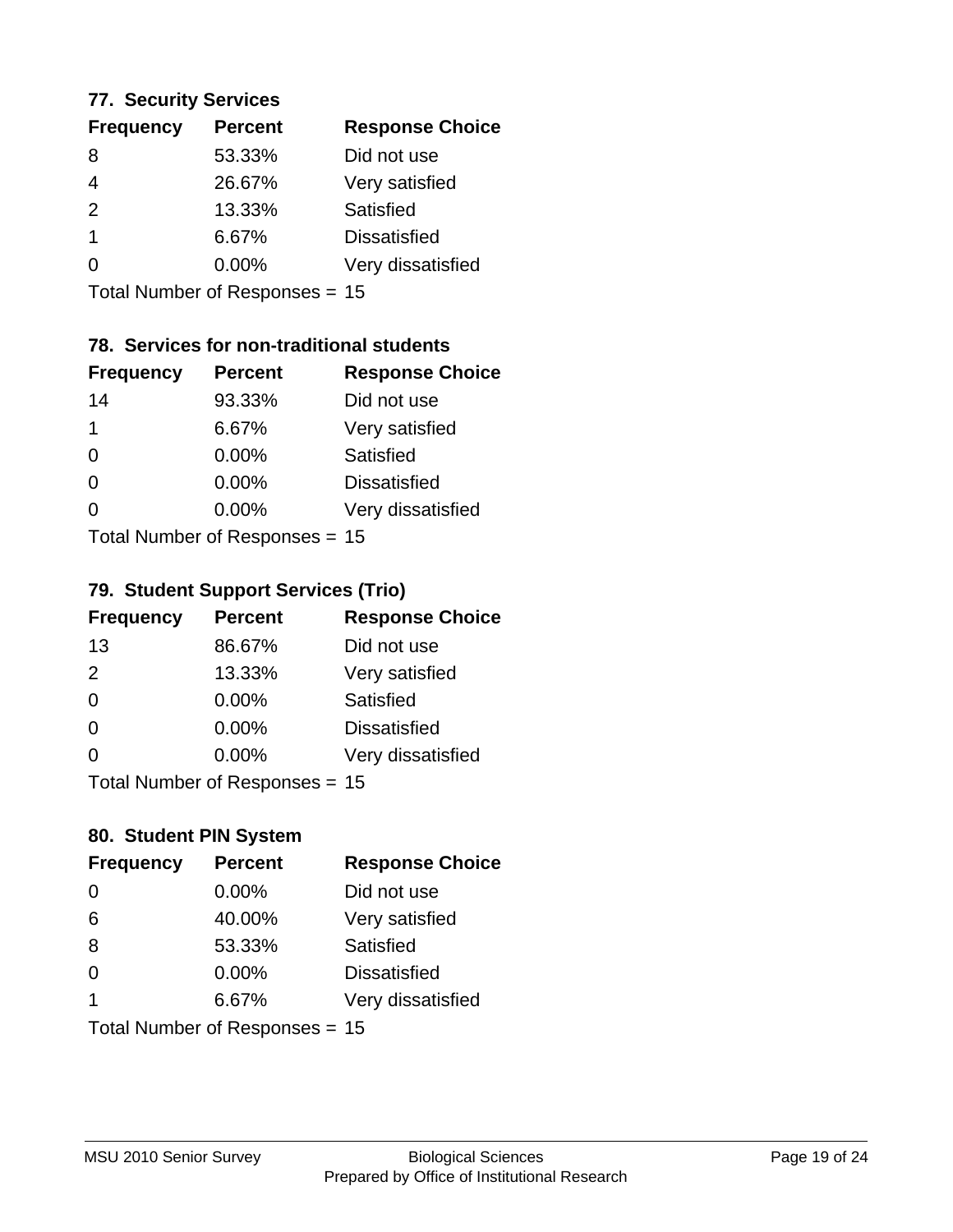#### **81. Student Records/Transcript Services**

| <b>Percent</b> | <b>Response Choice</b> |
|----------------|------------------------|
| 26.67%         | Did not use            |
| 33.33%         | Very satisfied         |
| 26.67%         | Satisfied              |
| 13.33%         | <b>Dissatisfied</b>    |
| $0.00\%$       | Very dissatisfied      |
|                |                        |

Total Number of Responses = 15

### **82. Computer and Internet access for study and research needs**

| <b>Frequency</b> | <b>Percent</b>             | <b>Response Choice</b> |
|------------------|----------------------------|------------------------|
| 4                | 26.67%                     | Did not use            |
| 4                | 26.67%                     | Very satisfied         |
| 7                | 46.67%                     | Satisfied              |
| $\Omega$         | 0.00%                      | <b>Dissatisfied</b>    |
| $\Omega$         | 0.00%                      | Very dissatisfied      |
|                  | Tatal Number of Desperance |                        |

Total Number of Responses = 15

#### **83. Women's Center**

| <b>Frequency</b> | <b>Percent</b>            | <b>Response Choice</b> |
|------------------|---------------------------|------------------------|
| 12               | 80.00%                    | Did not use            |
| 1                | 6.67%                     | Very satisfied         |
| $\Omega$         | $0.00\%$                  | Satisfied              |
| 2                | 13.33%                    | <b>Dissatisfied</b>    |
| $\Omega$         | 0.00%                     | Very dissatisfied      |
|                  | Total Number of Deepersee |                        |

Total Number of Responses = 15

#### **84. To what extent did you participate in Residential College activities?**

| <b>Frequency</b> | <b>Percent</b> | <b>Response Choice</b> |
|------------------|----------------|------------------------|
| 3                | 20.00%         | Did not participate    |
| $\mathcal{P}$    | 13.33%         | Frequently             |
| 8                | 53.33%         | Occasionally           |
| $\mathcal{P}$    | 13.33%         | Seldom                 |
|                  |                |                        |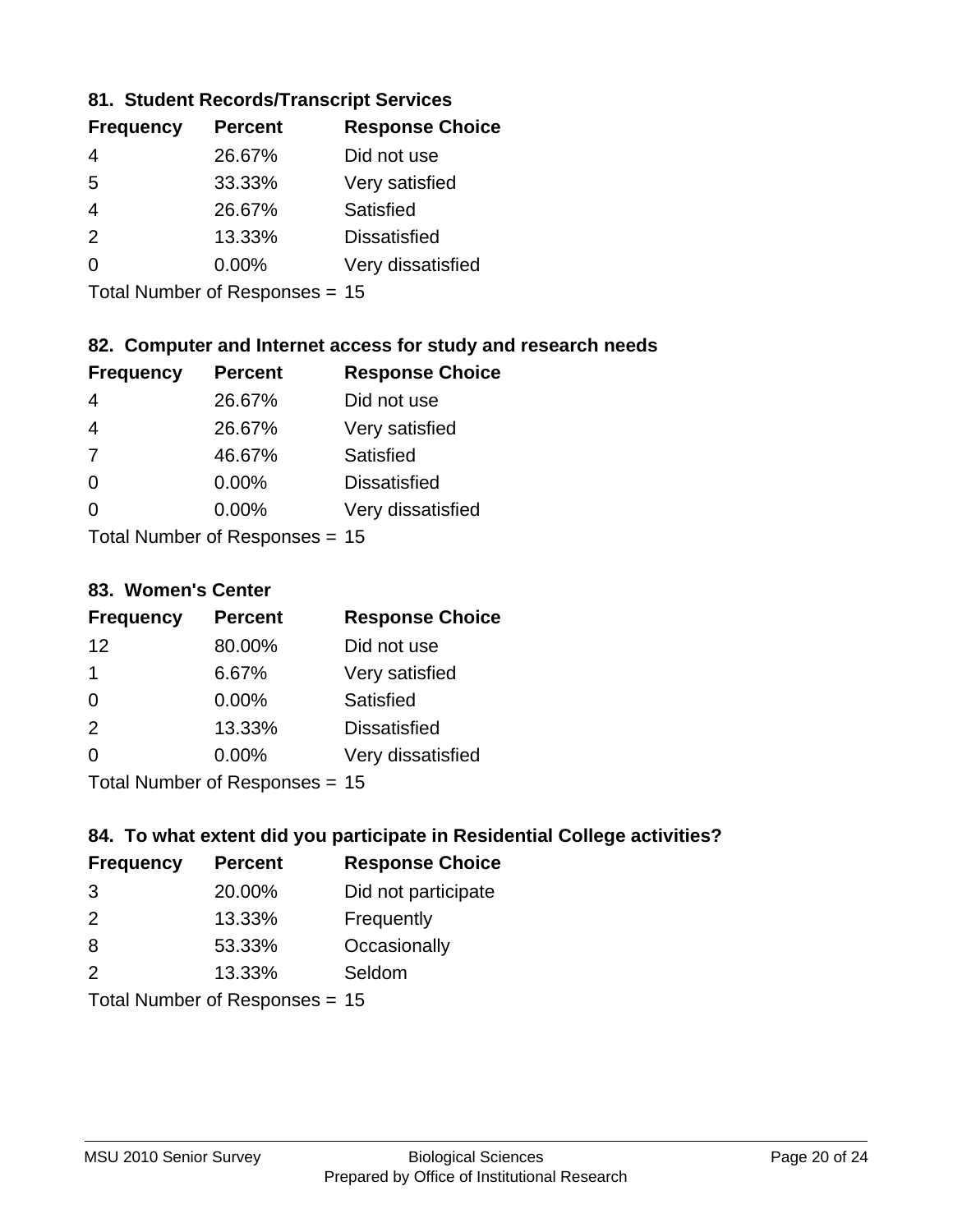| <b>Frequency</b> | <b>Percent</b> | <b>Response Choice</b>                 |
|------------------|----------------|----------------------------------------|
| 2                | 13.33%         | Not familiar with Residential Colleges |
| 6                | 40.00%         | Very positive                          |
| 7                | 46.67%         | <b>Positive</b>                        |
| $\overline{0}$   | $0.00\%$       | <b>Negative</b>                        |
| $\overline{0}$   | $0.00\%$       | Very negative                          |
|                  |                |                                        |

#### **85. Which phrase best describes your opinion of Residential Colleges?**

Total Number of Responses = 15

#### **Questions 86-95**

**University Graduate." Please indicate how effective your MSU experience was in The University has formulated ten desired "Characteristics of the Murray State enhancing your abilities in each area.**

**86. Engage in mature, independent and creative thought and express that thought effectively in oral and written communication;**

| <b>Percent</b> | <b>Response Choice</b> |
|----------------|------------------------|
| 26.67%         | Very effective         |
| 73.33%         | Effective              |
| 0.00%          | Ineffective            |
| $0.00\%$       | Very ineffective       |
|                |                        |

Total Number of Responses = 15

**87. Understand and apply the critical and scientific methodologies that** 

**academic disciplines employ to discover knowledge and ascertain its validity;**

| <b>Frequency</b> | <b>Percent</b> | <b>Response Choice</b> |
|------------------|----------------|------------------------|
| 5                | 33.33%         | Very effective         |
| 10               | 66.67%         | Effective              |
| $\Omega$         | 0.00%          | Ineffective            |
| $\Omega$         | 0.00%          | Very ineffective       |
|                  |                |                        |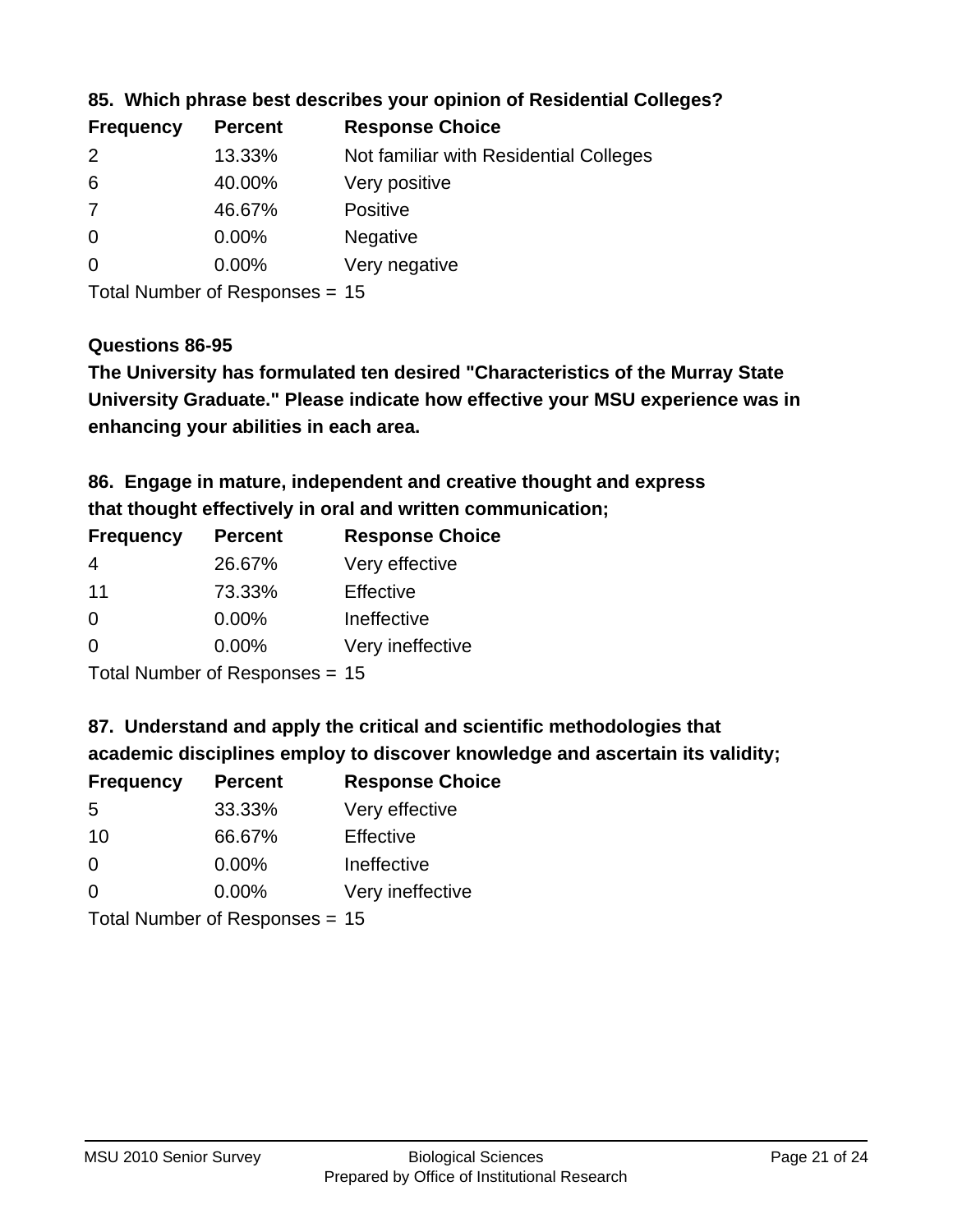### **88. Apply sound standards of information gathering, analysis and evaluation to reach logical decisions;**

| <b>Frequency</b> | <b>Percent</b> | <b>Response Choice</b> |
|------------------|----------------|------------------------|
| 5                | 33.33%         | Very effective         |
| 10               | 66.67%         | Effective              |
| $\Omega$         | 0.00%          | Ineffective            |
| $\Omega$         | 0.00%          | Very ineffective       |
|                  |                |                        |

Total Number of Responses = 15

### **89. Understand the roles and applications of science and technology in the solution of the problems of a changing world;**

| <b>Frequency</b> | <b>Percent</b>               | <b>Response Choice</b> |
|------------------|------------------------------|------------------------|
| 5                | 33.33%                       | Very effective         |
| 10               | 66.67%                       | Effective              |
| $\Omega$         | 0.00%                        | Ineffective            |
| $\Omega$         | 0.00%                        | Very ineffective       |
|                  | $\tau$ . The state of $\sim$ |                        |

Total Number of Responses = 15

# **90. Demonstrate a critical understanding of the world's historical, literary, philosophical, and artistic traditions;**

| <b>Frequency</b> | <b>Percent</b>                                                                                                  | <b>Response Choice</b> |
|------------------|-----------------------------------------------------------------------------------------------------------------|------------------------|
| $\mathcal{P}$    | 13.33%                                                                                                          | Very effective         |
| 12               | 80.00%                                                                                                          | Effective              |
| $\mathbf 1$      | 6.67%                                                                                                           | Ineffective            |
| $\Omega$         | 0.00%                                                                                                           | Very ineffective       |
|                  | The Little and the Little Communication of the Communication of the Communication of the Communication of the U |                        |

Total Number of Responses = 15

# **91. Understand the dynamics of cultural diversity, of competing economic and political systems, and of complex moral and ethical issues;**

| <b>Frequency</b>               | <b>Percent</b> | <b>Response Choice</b> |
|--------------------------------|----------------|------------------------|
| 2                              | 13.33%         | Very effective         |
| 12                             | 80.00%         | Effective              |
| $\overline{1}$                 | 6.67%          | Ineffective            |
| $\Omega$                       | 0.00%          | Very ineffective       |
| Total Number of Responses = 15 |                |                        |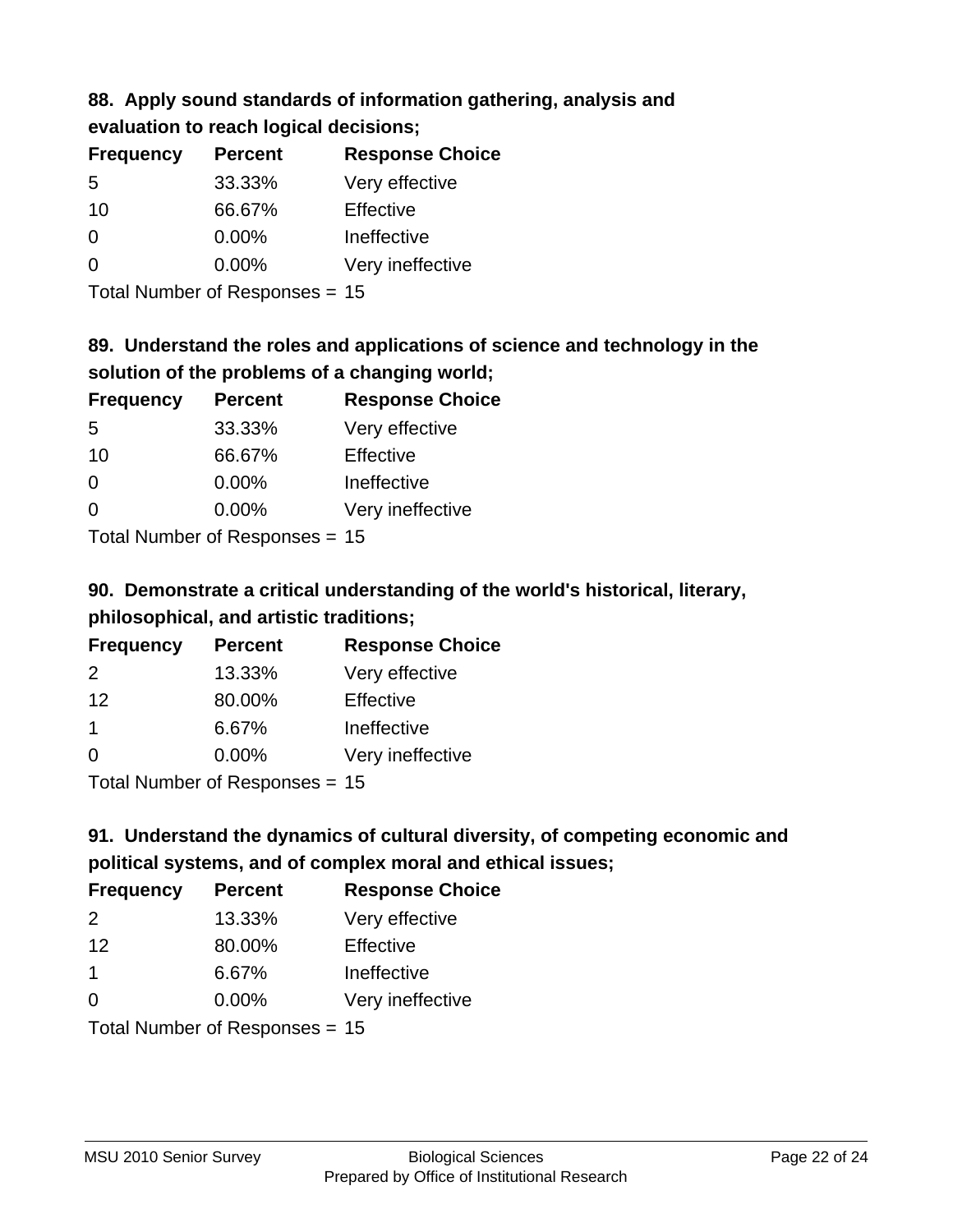### **92. Understand the nature of and engage in ethical behavior and**

**responsible citizenship;**

| <b>Frequency</b> | <b>Percent</b> | <b>Response Choice</b> |
|------------------|----------------|------------------------|
| 4                | 26.67%         | Very effective         |
| 10               | 66.67%         | Effective              |
|                  | 6.67%          | Ineffective            |
| $\Omega$         | $0.00\%$       | Very ineffective       |
|                  |                |                        |

Total Number of Responses = 15

# **93. Understand the importance of the behaviors necessary to maintain a healthy lifestyle;**

| <b>Frequency</b>            | <b>Percent</b> | <b>Response Choice</b> |
|-----------------------------|----------------|------------------------|
| 4                           | 26.67%         | Very effective         |
| 10                          | 66.67%         | Effective              |
| 1                           | 6.67%          | Ineffective            |
| $\Omega$                    | 0.00%          | Very ineffective       |
| Tatal Massakan af Dagmannar |                |                        |

Total Number of Responses = 15

### **94. Demonstrate mastery of a chosen field of study; and**

| <b>Frequency</b> | <b>Percent</b> | <b>Response Choice</b> |
|------------------|----------------|------------------------|
| 4                | 26.67%         | Very effective         |
| 11               | 73.33%         | Effective              |
| $\Omega$         | 0.00%          | Ineffective            |
| $\Omega$         | 0.00%          | Very ineffective       |
|                  |                |                        |

Total Number of Responses = 15

### **95. Value intellectual pursuit and continuous learning in a changing world.**

| <b>Frequency</b>           | <b>Percent</b> | <b>Response Choice</b> |
|----------------------------|----------------|------------------------|
| -5                         | 33.33%         | Very effective         |
| 10                         | 66.67%         | Effective              |
| $\Omega$                   | $0.00\%$       | Ineffective            |
| $\Omega$                   | 0.00%          | Very ineffective       |
| Tetal Number of Desperance |                |                        |